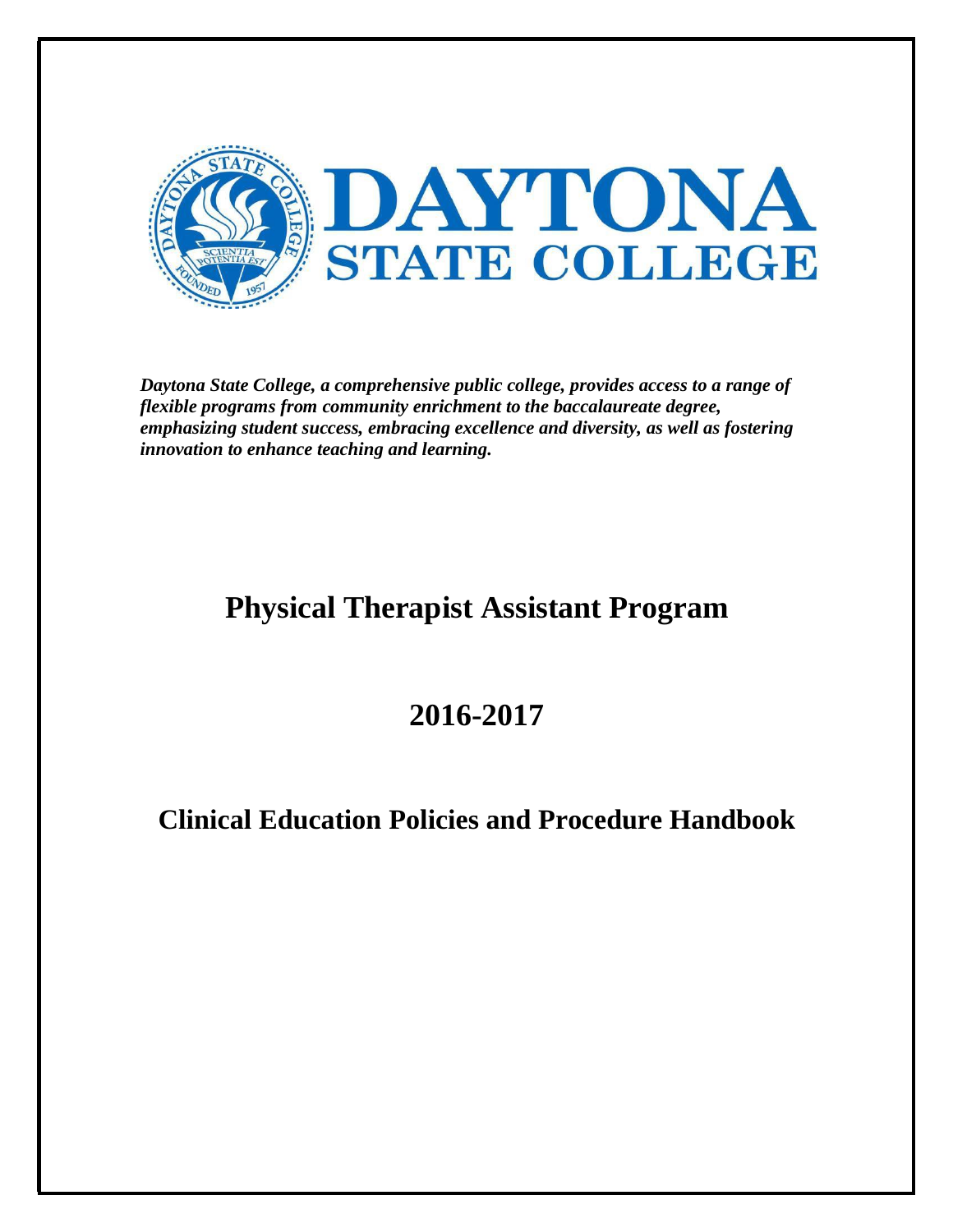# *Table of Contents*

#### *Philosophy of Clinical Education*

#### *Introduction*

#### *College Policies*

- **A.** Clinical Education Site Recruitment
- **B.** Selection Criteria for Sites
- **C.** Clinical Education Site Review
- **D.** Clinical Education Site File
- **E.** Clinical Site Assignment
- **F.** Clinical experience Correspondence
- **G.** Medical Malpractice Insurance
- **H.** College and facility responsibilities to the clinical education program
- **I.** Responsibilities to our clinical sites.
- **J.** Contracts
- **K.** Drug and Background College form

#### *Student Policies*

- **A.** Health Policies
- **B.** Criminal Background Check
- **C.** Attendance Policy
- **D.** Absences from Clinic
- **E.** Safety in the Clinic
- **F.** Professional Behaviors
- **G.** Dress Code
- **H.** Traveling/Lunch Expenses
- **I.** Reassignments
- **J.** Grading of Clinical Experience<br>**K.** Suggestions for success
- **K.** Suggestions for success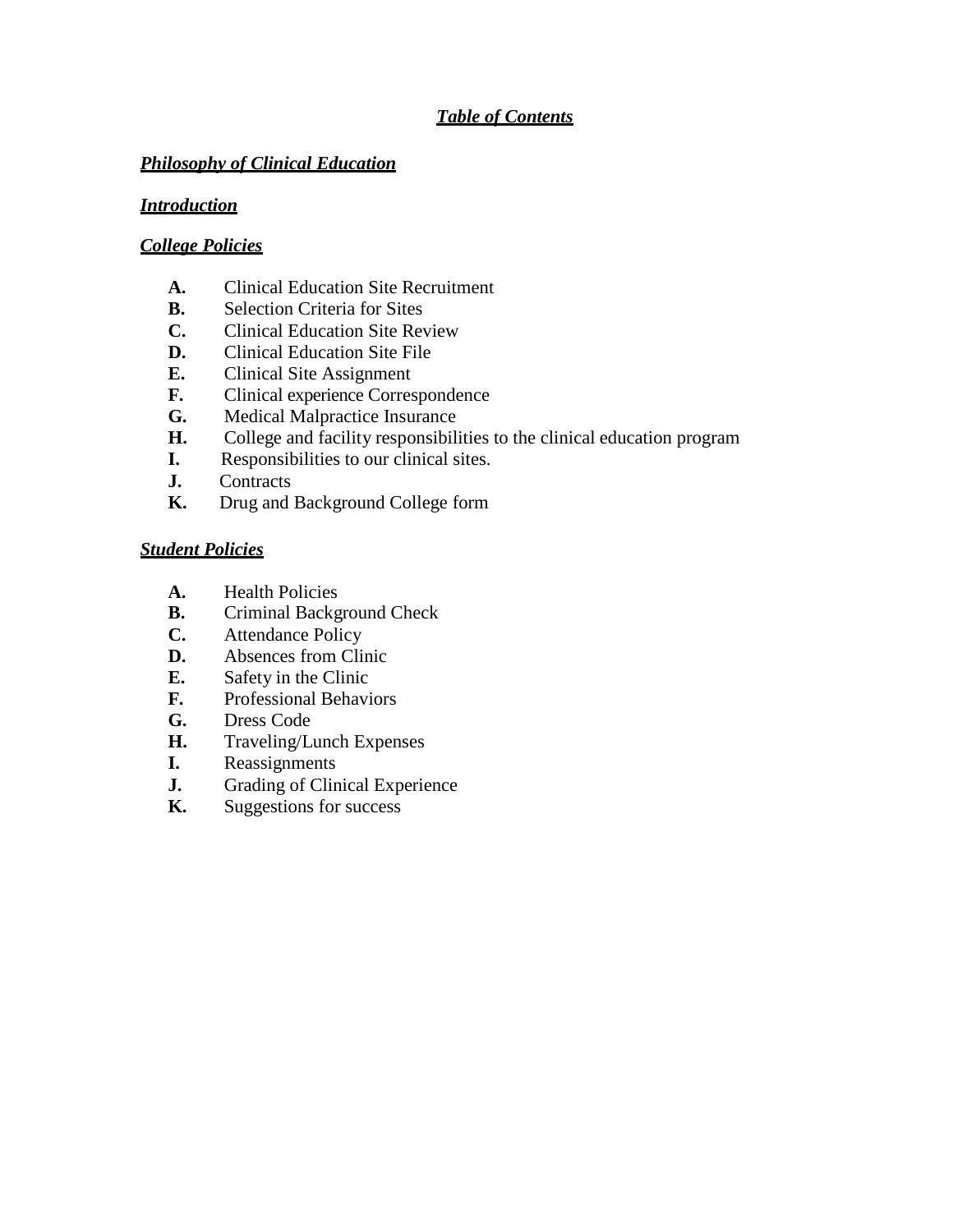#### *Daytona State College Mission Statement*

Daytona State College, a comprehensive public college provides access to a range of flexible programs from community enrichment to the baccalaureate degrees, emphasizing student success, embracing excellence and diversity, as well as fostering innovation to enhance teaching and learning

#### *College of Health and Public Services*

The College of Health and Public Services is dedicated to providing quality and affordable degree, degree certificate and vocational certificate programs and services to meet the education, training needs and interests of the health and public service constituency of students and professionals

#### *School of Health Careers*

The mission of the School of Health Careers is to advance teaching, learning, and innovation. Daytona State College, a comprehensive public college, provides access to a range of flexible programs from community enrichment to the baccalaureate degree, emphasizing student success, embracing excellence and diversity and fostering innovation to enhance teaching and learning.

#### *Physical Therapist Assistant Program Mission Statement*

The Physical Therapist Assistant Program promotes the ideals of the Daytona State College Mission statement of providing a quality education for each student. Each Student in the PTA Program will receive academic and clinical experiences to provide them with a professional foundation to become an effective, responsible, licensed and contributing team member in Physical Therapy.

#### *Disclaimer*

The Physical Therapist Assistant program reserves the right to make changes in regulations and policies provided in this handbook as circumstances may dictate. If changes are required during an academic year, the student will be notified in writing.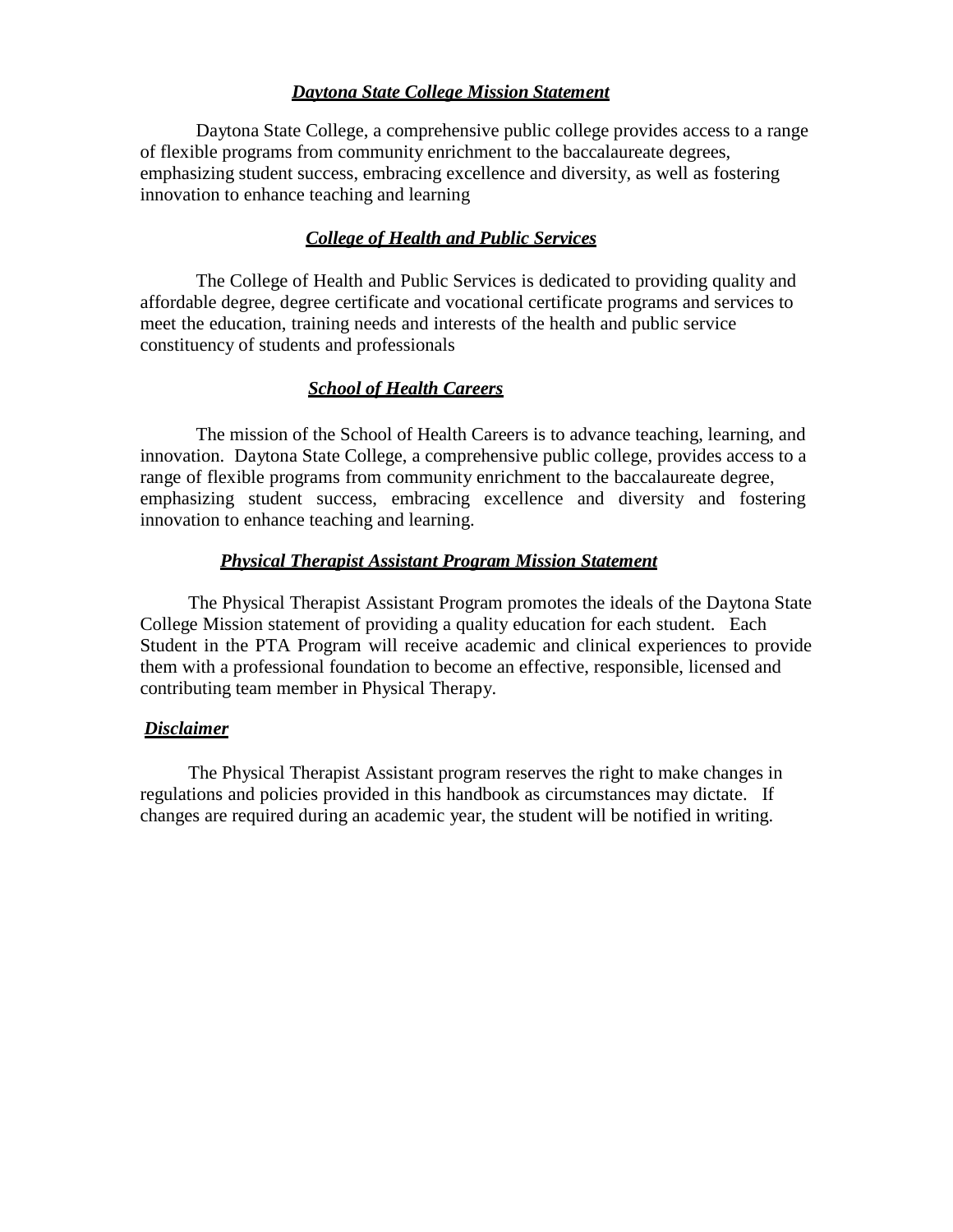# *General Policies*

## **A. Clinical Site Recruitment**

Facilities that meet the standards and support the mission of Daytona State College, the School of Health Career and Human Services the Physical Therapist Assistant program are invited to become clinical sites for our students. The relationship between the Physical Therapist Assistant program and the site is formalized through the Clinical site agreement/contract. It is necessary to have a duly executed contract for a student to be placed for clinical experience.

**1.** Site recruitment can be initiated via several different mechanisms:

- **a.** The ACCE and program manager can initiate a contact.
- **b.** A clinical site can initiate a contact.
- **c.** The advisory committee, an alumnus can recommend a contact.
- **d.** Any current student can recommend a contact using the All Purpose Form (APF)

It is the policy of this college that STUDENTS SHALL NOT MAKE ANY DIRECT CONTACT WITH SITES UNLESS GIVEN PERMISSION BY THE ACCE

# **B. Selection Criteria for Sites**

- **1.** The following are the most important criteria used as guidelines for establishing contractual agreements for the purpose of clinical education of physical therapist assistant students.
	- **a.** Sites that are located in Volusia and Flagler counties.
	- **b.** Sites that afford a variety of different experiences and cover a range of delivery of physical therapy services.
	- **c.** Sites that follow the APTA Code of Ethics in delivery of service.
	- **d.** Sites that adhere to the principles of Equal Opportunity and Affirmative Action as required by federal legislation.
	- **e.** Sites supportive of the mission of the program.
	- **f.** Sites where a full time PT is available.
	- **g.** Sites where staff is open and receptive to the education of our students.
	- **h.** Sites where a Physical Therapist completes all evaluations and establishes all plans of care.
	- **i.** Sites that afford the Clinical Instructor (CI) adequate release time to supervise and mentor the student.
	- **j.** Sites with Center Coordinators for Clinical Education (CCCE) and Clinical Instructors (CI) are certified FCCE instructors or APTA credentialed instructors.
	- **k.** Sites that if outside of the target community, have been properly identified as outside of the area with releases obtained.
	- **l.** Sites where Center Coordinators of Clinical Education have demonstrated knowledge of effective communication and management of the clinical education program.
	- **m.** Sites where a full time PT is in attendance during the student's clinical hours per Florida statute.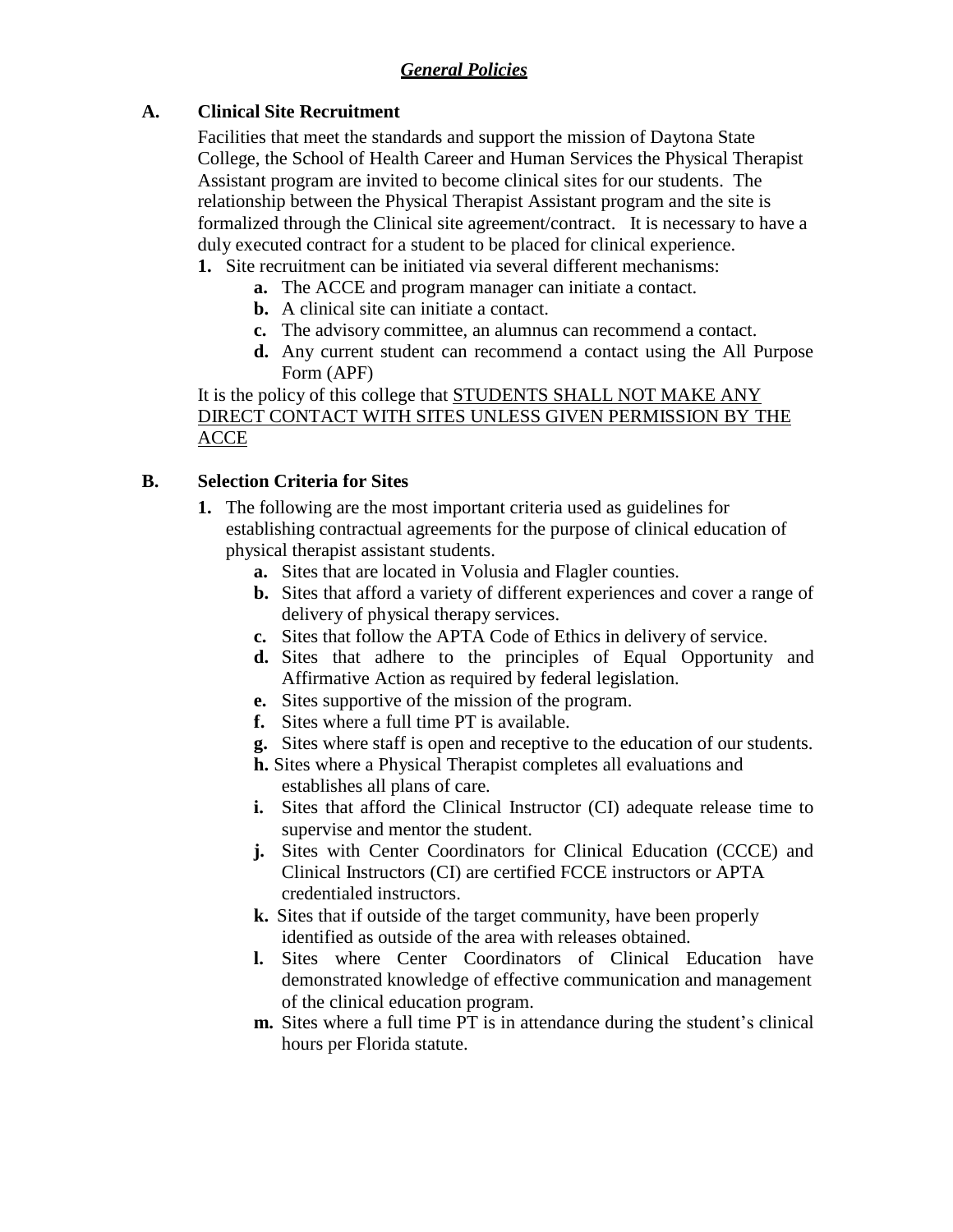# **C. Clinical Site Review**

**1.** Clinical education sites will be reviewed annually prior to the annual mail out to ascertain if sites continue to meet the above-established criteria. If upon review of the CSIF, student feedback and or site visit, a site is considered to no longer support our goals and mission, and then the site will be placed on the inactive list. The site will be reviewed annually for possible reactivation. It is also possible for sites to request that they be removed from the program. Sites should contact the ACCE if they are interested in being removed from our active list.

# **D. Clinical Education Site Files**

- **1.** The ACCE maintains all sites files in their office or on the CPI web.
	- **a.** The files include:
		- **i.** The sites CSIF is available on the CPI website.
		- **ii.** The files include:
		- **iii.** Previous student's evaluation of the CI.
		- **iv.** Miscellaneous: any additional information available.
	- **b.** These files are available for the student to review but cannot be signed out or leave the ACCE office.

# **E. Clinical Site Assignment.**

- **1.** A clinical education request form (CERF) is mailed out annually in March per APTA policy. This form gives the time frames for clinical experiences for the following academic year. In the fall of each year all students will be given a preference form to complete. This form will outline student geographical preference and clinical interest. The ACCE will match student preference with available sites. The following basic criteria are used to insure variety of experiences.
	- **a.** Students must have at least one clinical experience at an inpatient setting and at least one clinical experience in an outpatient setting.
	- **b.** Students may have to travel a distance of greater than one hour travel time.
	- **c.** Students are not permitted to do a clinical rotation at the following sites.
		- i. A site where they have previously worked.
		- ii. A site where a family member has direct line supervision.
		- iii. A site that has offered the student employment post-graduation or are paying tuition for the student.
- **2.** Specialized clinical experiences such as pediatrics are assigned based upon student performance on the pediatric portion of the curriculum.
	- **a.** A lottery system may be necessary if there are more students interested than there are available slots.

## **F. Clinical experience Correspondence**

**1.** Assignments will be made using the following time lines for clinical experiences.

- **a.** First clinical experience will be assigned in September, with a confirmation letter from the ACCE to the site.
- **b.** Second clinical experience will be assigned in September with a confirmation letter from the ACCE.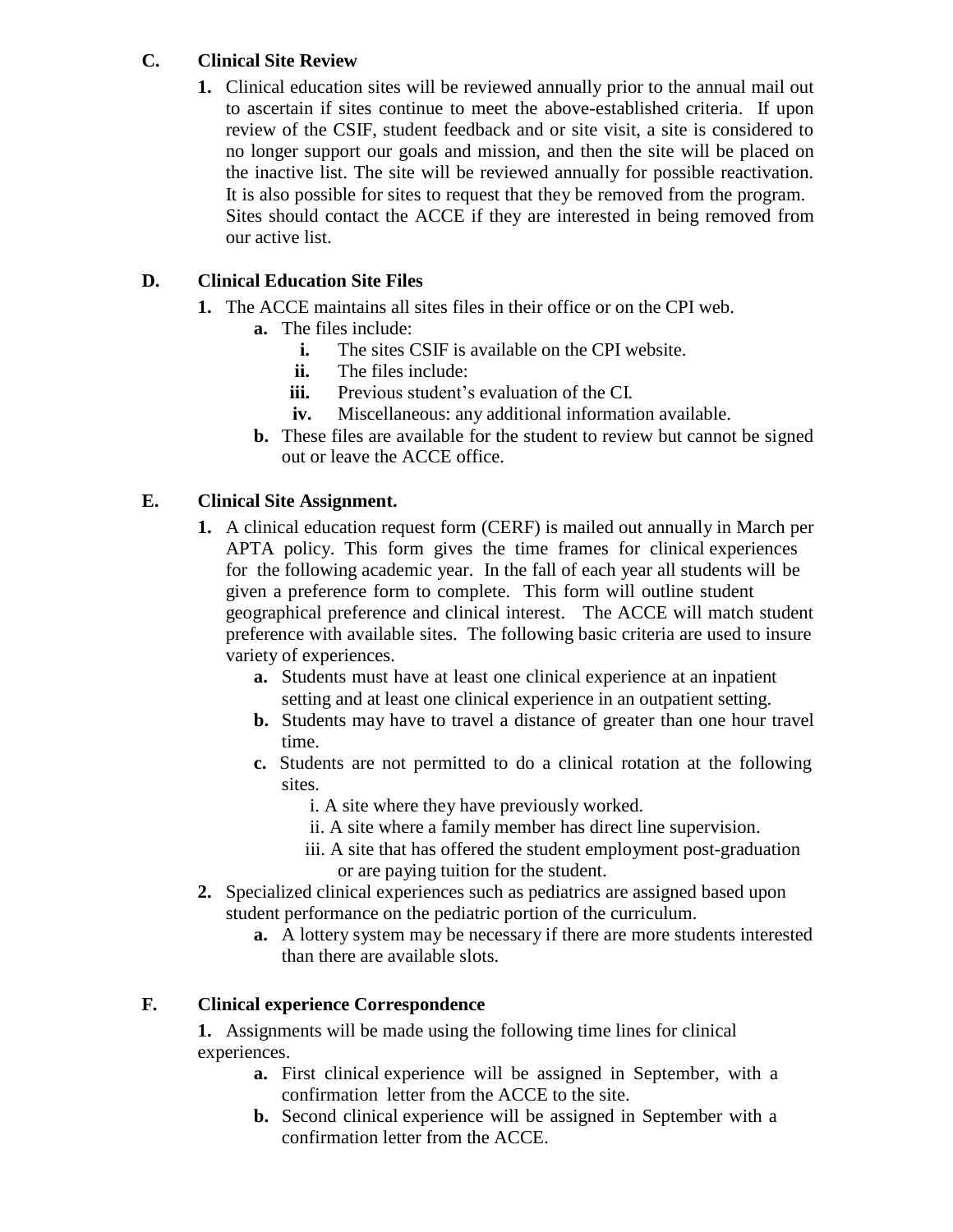- **c.** Third clinical experience will be assigned in December with a confirmation letter from the ACCE.
- **2.** The students will complete the Student Data form and write a letter of introduction 3 weeks prior to the start of each clinical experience. This letter will be reviewed by the ACCE and a copy placed in the course drop box.
- **3.** Two weeks prior to each clinical experience the student will do a selfassessment on preparedness for their clinical.
- **4.** Two weeks prior to each clinical experience, the student will write ten goals that they want to accomplish on their clinical experience and submit to ACCE. These goals will be returned to student to share with CI/CCCE on their clinical experience.
- **5.** While on clinical the student will be required to submit the following correspondence with the school.
	- **a.** Weekly reports (available online)
	- **b.** D iscussions via Florida online
	- **c.** Seventh day report (available online)
	- **d.** Midterm CPI
	- **e.** Final CPI
	- **f.** In-service
	- **g.** Action plan if one is indicated.
	- **h.** APTA student assessment of clinical experience.
- **6.** The CI will complete the assessment of the strengths and weaknesses of the Curriculum and return it via fax or mail to the college

# **G. Medical Malpractice Insurance.**

Daytona State College maintains a Medical Malpractice Plan. A copy of the plan is kept in the School of Health Careers and Human Services Office and will be provided upon request to any site that requests a copy. This request may take 10 to 14 days to honor.

# **H. Duties of Daytona State College**

- **1.** The college and the community have important roles to play to assure success in the clinical education component of this program.
	- a. Designate a member of faculty to serve as Academic Clinical Coordinator of Clinical Education who will notify the clinical facility about planned student assignments.
	- b. Inform the student of any special requirements of the clinical facility for acceptance, uniform requirements and to necessity to conform to standards, practices, policies and procedures of the clinical facility.
	- c. Maintain patient confidentiality as required by all federal, state laws and regulators.
	- d. Inform student of necessity for background and drug testing if required by the clinical facility. Complete the background test following Daytona State College/ School of Health Careers and Human Services policy.
	- e. Establish the education objectives for the clinical education experience and continually evaluate the effectiveness of the objectives.
	- f. Assign a grade for the practicum course utilizing criteria identified in the course syllabus.

## **Duties of the facility:**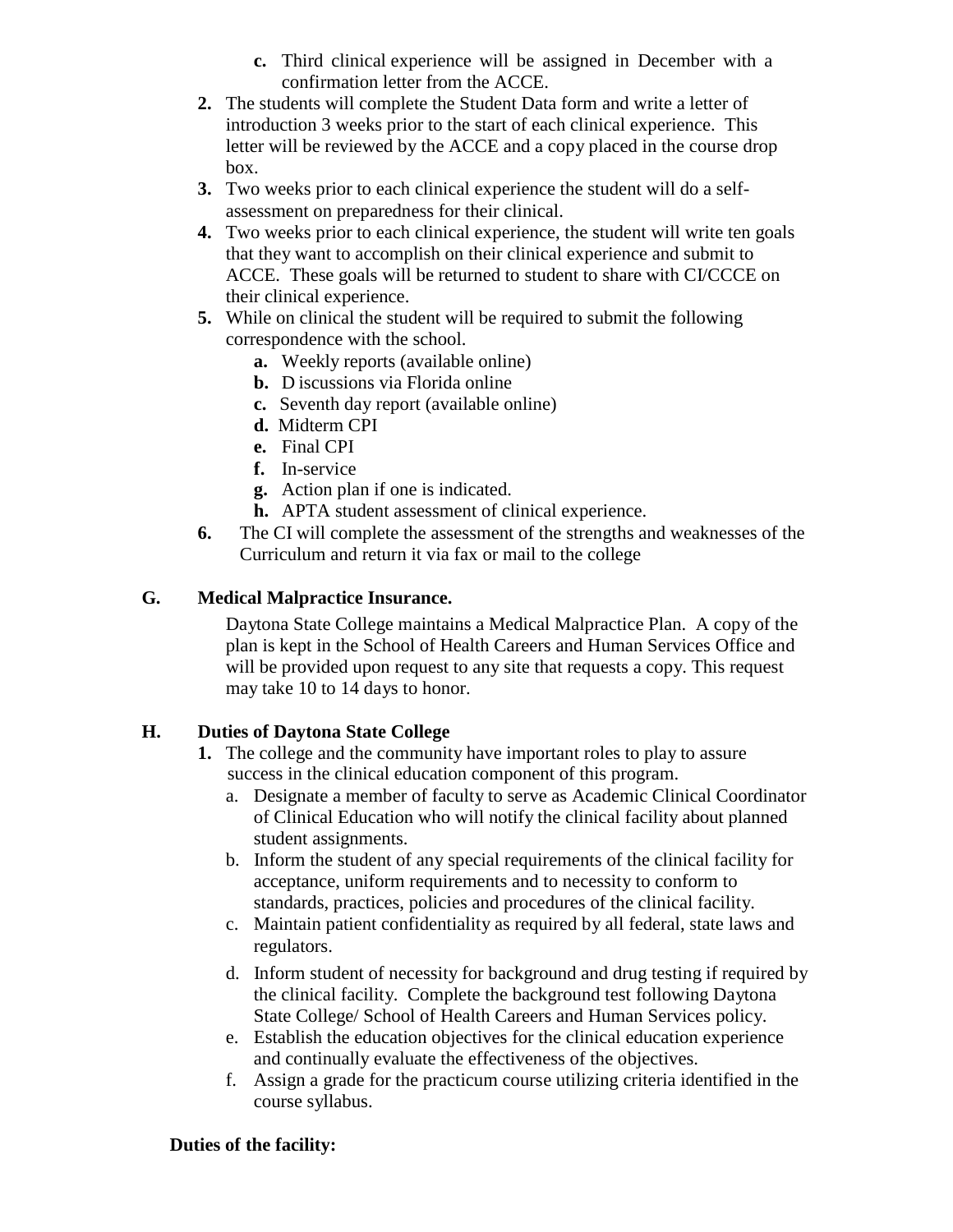- 1. Maintain high standards for appropriate health care delivery of physical therapy services.
- 2. Designate an individual who will be responsible for the coordination of services with the college.
- 3. Designate an individual who is the primary mentor or clinical instructor to the student, who is responsible for completing the evaluation of student performance utilizing the Clinical Performance Instrument.
- 4. Provide emergency medical care to the students who become ill or injured during their clinical affiliation, if medically necessary and appropriate. The student shall arrange for medical care beyond that of emergency nature. The student shall be responsible for the cost of emergency care and for the cost of any additional medical care beyond that of an emergency nature. Complete all requested paperwork, in addition to the required CPI.

#### **I. Responsibility of our Clinical Sites**

The mission statement of the Daytona State College encourages involvement in the larger community of Volusia and Flagler counties. Additionally, the Commission on Accreditation in Physical Therapy Education requires accredited educational programs to have programs to assist clinical faculty in professional development. To meet these outlined needs the Academic Clinical Coordinator will send out annually a needs assessment to all clinical sites. Based upon the results of the survey the faculty of Daytona State College will develop educational programs to help develop clinical faculty skills. These programs could include Florida Clinical Consortium Educator workshops for CEU credit, workshops on other topics including the Guide to Physical Therapy practice and the Clinical Performance Instrument, and workshops on topics that the faculty has identified expertise. In addition, the physical therapist assistant faculty has access to continuing education programs through the Institute for Health Services. The Institute provides continuing education units on a wide variety of topics that would be beneficial to our clinical faculty.

#### **J. Contracts**

A copy of duly executed contracts is on file in the Allied health admissions office and in the office of the Program Chair. A student cannot be involved in patient care or contact unless there is a signed contract on record.

## **K. BACKGROUND and DRUG TEST**

- **1.** College policy is that all applicants are screened for background and drug testing upon admission to the program. The student will then re-due ther background check in October of the same year prior to attending their clinical.
- The total price is \$90 for both the fingerprints (which will provide us with your background check results) and the drug test.
- Go to: www.CertifiedBackground.com, then to "Place Order" & enter the appropriate package code:
- DA73 Physical Therapist Assistant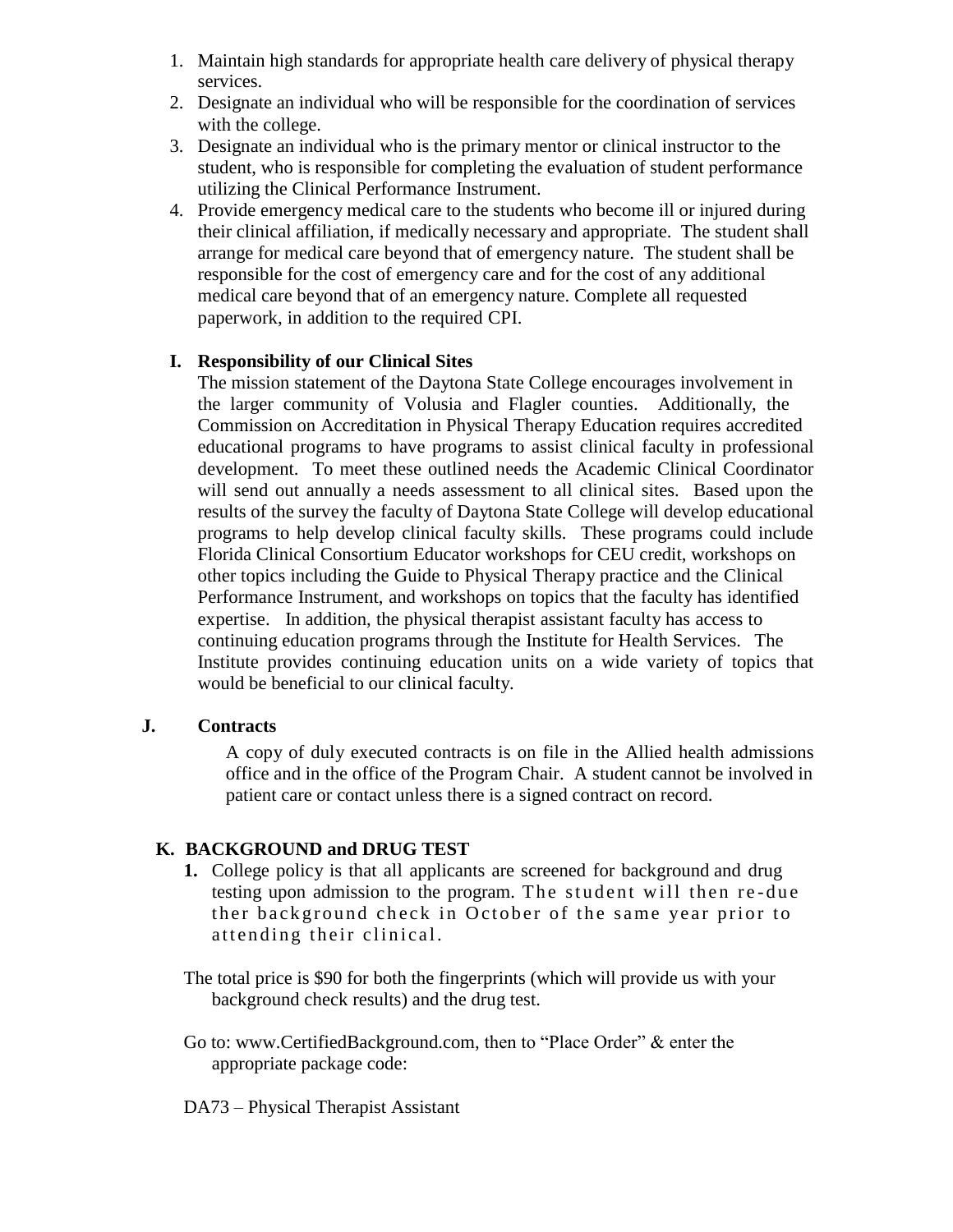**ORI# FL922030Z--** It is important to keep this number as a reference to complete the FDLE

process

You will then proceed to the CertifiedProfile. CertifiedProfile is a secure platform that allows you to order your drug test & fingerprints online. Enter your personal information and continue to create your

account. Follow the prompts and then enter in your payment information. Once completed, you will see the following screen: **Daytona State College FDLE ENTITY NO. V64020004**

| <b>To-Do Lists</b>                                                                                                                                                                                                                                                                                                                            |                                       |                                  | петр ме<br><b>STUDENT</b><br><b>SERVICES</b> |
|-----------------------------------------------------------------------------------------------------------------------------------------------------------------------------------------------------------------------------------------------------------------------------------------------------------------------------------------------|---------------------------------------|----------------------------------|----------------------------------------------|
| <b>Active To-Do Lists</b><br>$5\phantom{.0}$                                                                                                                                                                                                                                                                                                  | Incomplete/Rejected requirements      | Overdue requirements<br>$\bf{0}$ |                                              |
| Drug Test<br>After completing your drug test, please allow 3-5 business days for your results to be uploaded into your account. When your results are available for viewing, a<br>"view results" link will replace the percent complete status bar above. Completed results will be archived to the Drug Test folder in your Document Center. |                                       |                                  | 1 requirement                                |
| Florida FDLE Fingerprints - Daon<br>Applicant will access our partner website to register to complete their fingerprint scan requirement. Results are returned to the School Administrator to determine                                                                                                                                       |                                       | 4 requirements                   | Status: Incomplete                           |
| Placement Eligibility.<br>Requirement                                                                                                                                                                                                                                                                                                         | Type                                  | Date Due                         | <b>Status</b>                                |
|                                                                                                                                                                                                                                                                                                                                               |                                       |                                  |                                              |
| 1. Fingerprinting Instruction Form                                                                                                                                                                                                                                                                                                            | File Download with Confirm<br>Receipt |                                  | <b>INCOMPLETE</b>                            |
| Please download the fingerprinting instruction form. Click the link to download the form<br>then check the confirmation box.                                                                                                                                                                                                                  | CertifiedProfile                      | 01/24/2013 11:10:07 AM EST       |                                              |
| <b>Download File</b><br>Received                                                                                                                                                                                                                                                                                                              |                                       |                                  |                                              |

Click on "Drug Test" then click on "Take Your Drug Test" and from here you click on "Download and Print". NOTE: The form is available to you within 24 hours after you create your Certified Profile. Print and take to Drug Testing Facility.

Click on "Florida FDLE Fingerprints – Daon" then click on "File Download with Confirm Receipt" then click on "Download File". This information will be used for Daon's Website.

Click on "Access Daon's Website" and then click on the web address link. This will take you to the fingerprinting website. Use the download file from above to enter in appropriate information. Create your account and enter in the necessary information.

Please note: Payments are billed to CertifiedBackground.com. You do not pay anything directly to Daon including their facility.

Please print out your confirmation page and bring it with you to your fingerprinting appointment. After you place your order through certified background, your drug test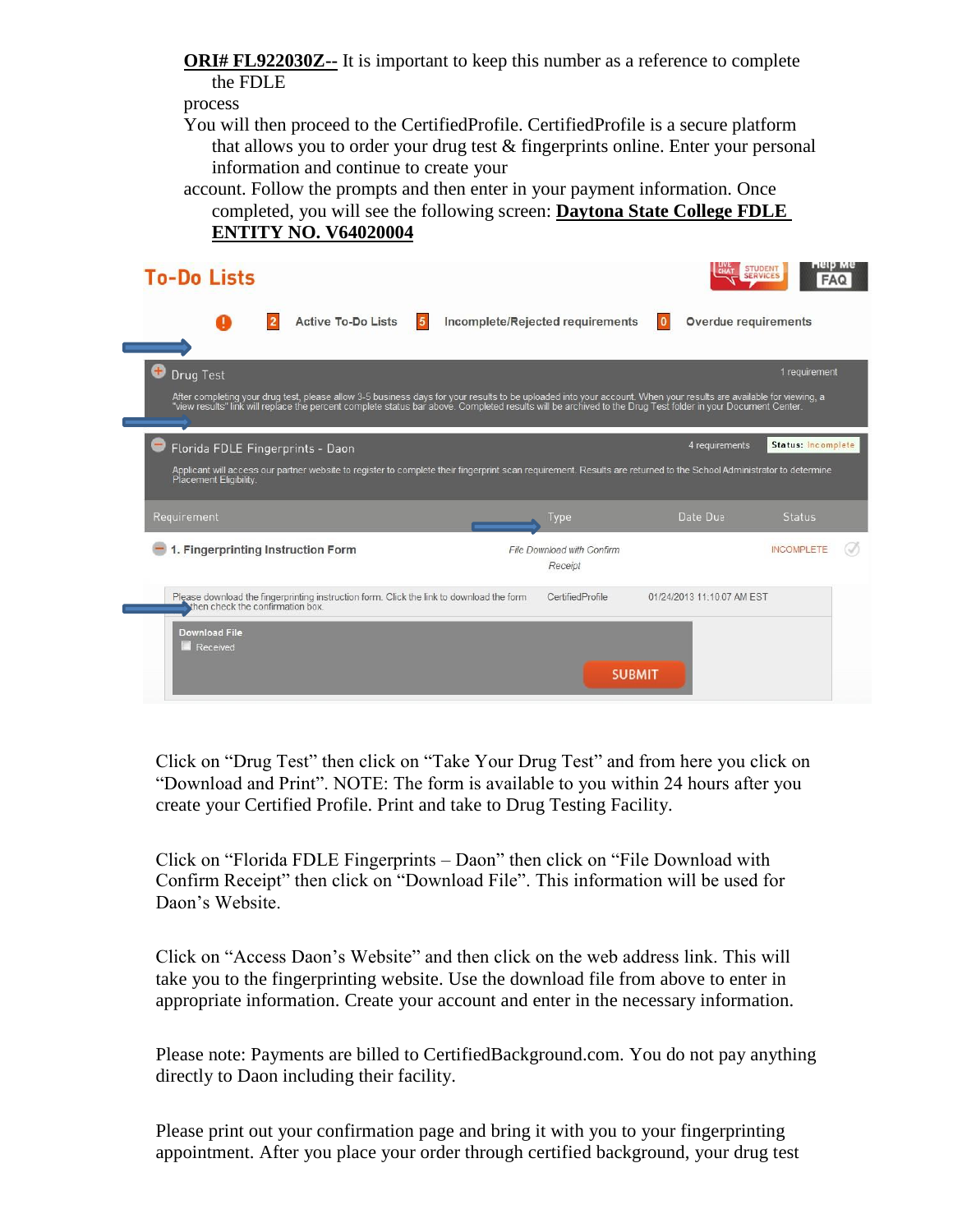results will be posted directly to your CertifiedProfile account. You will be notified if there is any missing information needed in order to process your order. Your order will show as "In Process" until it has been completed in its entirety. Your fingerprint results are sent directly to the school from the Florida Department of Law Enforcement (FDLE).

# **STUDENT POLICIES FOR THE CLINIC**

## **A. Health Policies**

- **1.** The students must complete the following health related requirements and must be completed at the student's expense. These must be completed upon admission to the program and will be kept in your file. Daytona State College cannot release copies of any of these forms to any third party due to confidentiality issues. It is highly recommended that you keep the originals of all these forms and keep them in a readily available place
	- **a.** A statement from your physician about your general health.
	- **b.** A copy of your Basic Life Support card that must be current.
	- **c.** A copy of your certificate of completion of Blood Borne Pathogens, HIV/AIDS and Universal precautions.
	- **d.** A copy of certificate of completion of the medical errors course.
	- **e.** A copy of completion of your Hepatitis B series or a signed waiver.
	- **f.** Tetanus Toxoid injection proof in last ten years.
	- **g.** PPD tests results or chest X ray if PPD is positive. (Annual requirement)
	- **h.** Proof of immunization to Measles, Mumps and Rubella or titer results.
- **2.** Medical health insurance is required and proof must be offered via a copy of your insurance card.
- **3.** Some sites may request other health information. It is the student's responsibility to complete all requirements and pay expenses. This can include drug testing. The student will provide a copy to the ACCE of completion of the drug test but not the drug test results.

## **B. Criminal Background Check**

1. The college does mandatory background checks Level II LiveScan background checks and drug tests on admission to the physical therapist assistant program. The results are reviewed by the chair of the Allied health department for compliance. A letter will be provided for each student to provide to their different clinical sites concerning the results. The school cannot release the results of these tests to any clinical site. The student will scan the results into a drop box that is a secured site and only visible by the student and the ACCE.

## **C. Attendance/Absence policy**

- **1.** Work Day Schedule/Tardiness/Leaving Early
	- **a.** Attendance at all clinical affiliations and classes are required as scheduled. Clinical experience credits are based upon clinical hours in the clinic for clinical experiences. CAPTE has established guidelines that each program must work within for accreditation.
	- **b.** Student flexibility in the scheduling of clinic hours is necessary. A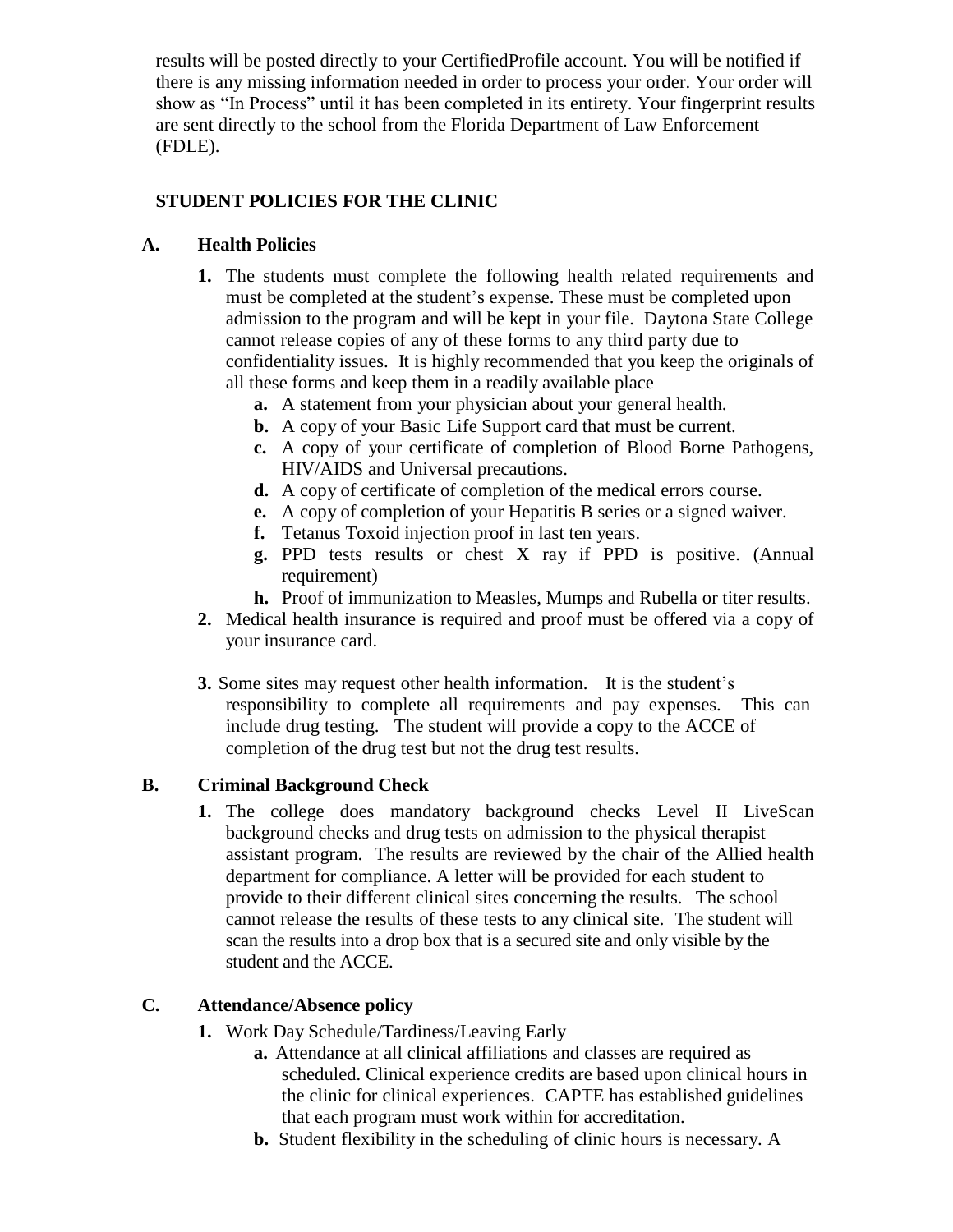limited number and hours of clinical slots are available at any given time. A student will be expected to follow the clinic's hours and may expect possible evening or Saturday hours or 4/ten hour work day/wk. Advance notice will be given in the case of those clinics that have other than normal work hours.

**c.** Lateness is considered unprofessional conduct. If a student is to be late for clinic, for clinic, it is the responsibility of that student to contact the clinical instructor and the ACCE. See the next section on absences.

- **d.** Repeated lateness will be reported to the school and may result in the unsuccessful completion of the clinical affiliation.
- **e.** Leaving the assigned clinic early to attend to personal business is *not* permitted. Do not ask your clinical supervisor to allow you to leave your assigned clinic during scheduled hours. If time is requested for an unforeseen emergency, you must contact the ACCE (Robyn L. Towner, PT, DPT, COMT) at Daytona State College for potential approval before the clinical instructor.
- **f.** Although not required, students are encouraged to "take the step beyond" by participating in clinical activities beyond the minimum required hours in the clinic (staying late to watch a particular procedure, take advantage of an evening or weekend special activity that is sponsored by the clinic, etc.) to enhance the learning experience.

# **D. Absences from Clinic**

- **1.** REMOVAL FROM OR FAILURE OF A CLINICAL ROTATION MAY OCCUR WHEN PROGRAM POLICY REGARDING ABSENCES ARE NOT FOLLOWED.
- **2.** The student must attend all clinics unless a documented emergency occurs. The following procedure *must be completed* in the case of an emergency
	- **a.** Call the clinical supervisor at the clinic within 10 minutes of the opening of the office. If your clinical supervisor is not available, leave a message and ca1l again later to ensure the supervisor has received your message.
	- **b.** Ca1l and email the Academic Coordinator of Clinical Education (ACCE) at the Co1lege by 8:30 a.m. Leave a message that includes a telephone number where you may be reached that day.
- **3.** Please anticipate the unexpected situations (child illness, lack of transportation, etc.) in advance. You should plan to have other family members or friends ready to assist you. Remember to include your family in your co1lege plans and request support in advance.
- **4.** Any day that is missed must be made up at the convenience of the clinical site. The ACCE must be informed by phone of the absence and the plan to make up the time.
- **5.** Clinicians may have other physical therapy or physical therapist assistant students and scheduling missed hours maybe difficult for the site.

## **E. Safety while in the Clinic**

**1.** Students are given a packet of information about safety issues dealing with on campus safety issues first semester. These general rules apply while in the clinic. The students are instructed to be especially cautious when walking to and from their car. If they are working late, they should ask someone to walk with them to their car. The Daytona area does have a relatively high crime rate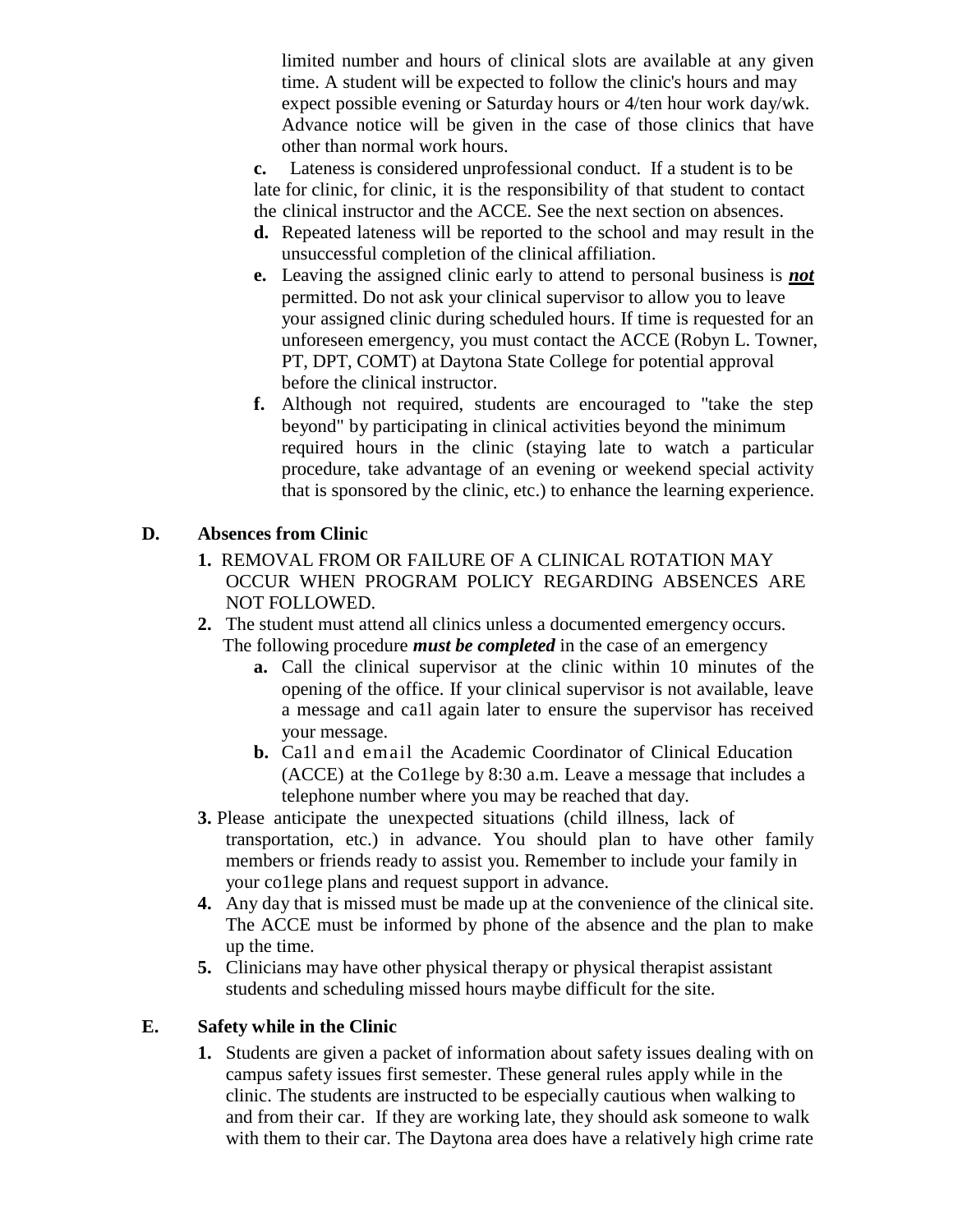and the students need to be aware of their personal safety at all times.

- **2.** Students are expected to review the policy and procedures manual of each clinical experience site so that they can become familiar with the following policies:
	- **a.** Standard precautions policy
	- **b.** Policy for reporting unsafe equipment.
	- **c.** Policy for reporting child and or elderly abuse.
- **3.** If there is an incident where the student and or patient is injured, an incident report following the polices of the facility must be completed and the college needs to be notified within twenty four hours.
- **4.** The generic abilities:
	- **a.** Students are expected to take initiative and be active in their learning. This will include having an enthusiastic outlook on the learning process in the clinic. When patient census is low, students should inquire about other learning opportunities available in the clinic. Clinicians will expect students to have motivation and apply creative ideas.
		- **i.** Students will utilize tact and a constructive manner while communicating with peers and Instructors.
		- **ii.** Students are expected to act maturely and responsibly.
		- **iii.** Students will maintain a balance between personal and professional relationships with other professionals and patients. Professionalism dictates that objectivity must prevail to avoid a detrimental or dependent relationship.
	- **b.** Students will complete any clinical assignments issued in the time frame set by the clinical instructor (CI).
	- **c.** Students are expected to fully complete and promptly submit all required paperwork and documentation after each clinical on the day designated.
	- **d.** Students are expected to accept feedback from clinicians and peers constructively and not with undue stress or excuses. Remember feedback is a tool used to improve, not to tear down. Students are expected to be tactful and respectful when offering feedback to clinicians or peers.

## **F. Professional Behaviors.**

- **1.** A student in the clinical setting represents the program, the college and the physical therapy profession to all those with whom they have contact. The student is a "guest" in the clinical facility and is expected to follow the policies and procedures for that particular clinical facility. Violations of this code of conduct may result in dismissal from the program or suspension from further attendance at a designated clinical facility.
	- **a.** A student will be exposed to extremely personal information concerning patients and their families. Access to the patient medical record is limited to use only in carrying out patient care for education purposes such as completion of a case study or research paper. Every patient has a right to privacy as outlined in The Patient Bill of Rights and each student is expected to respect this right by never discussing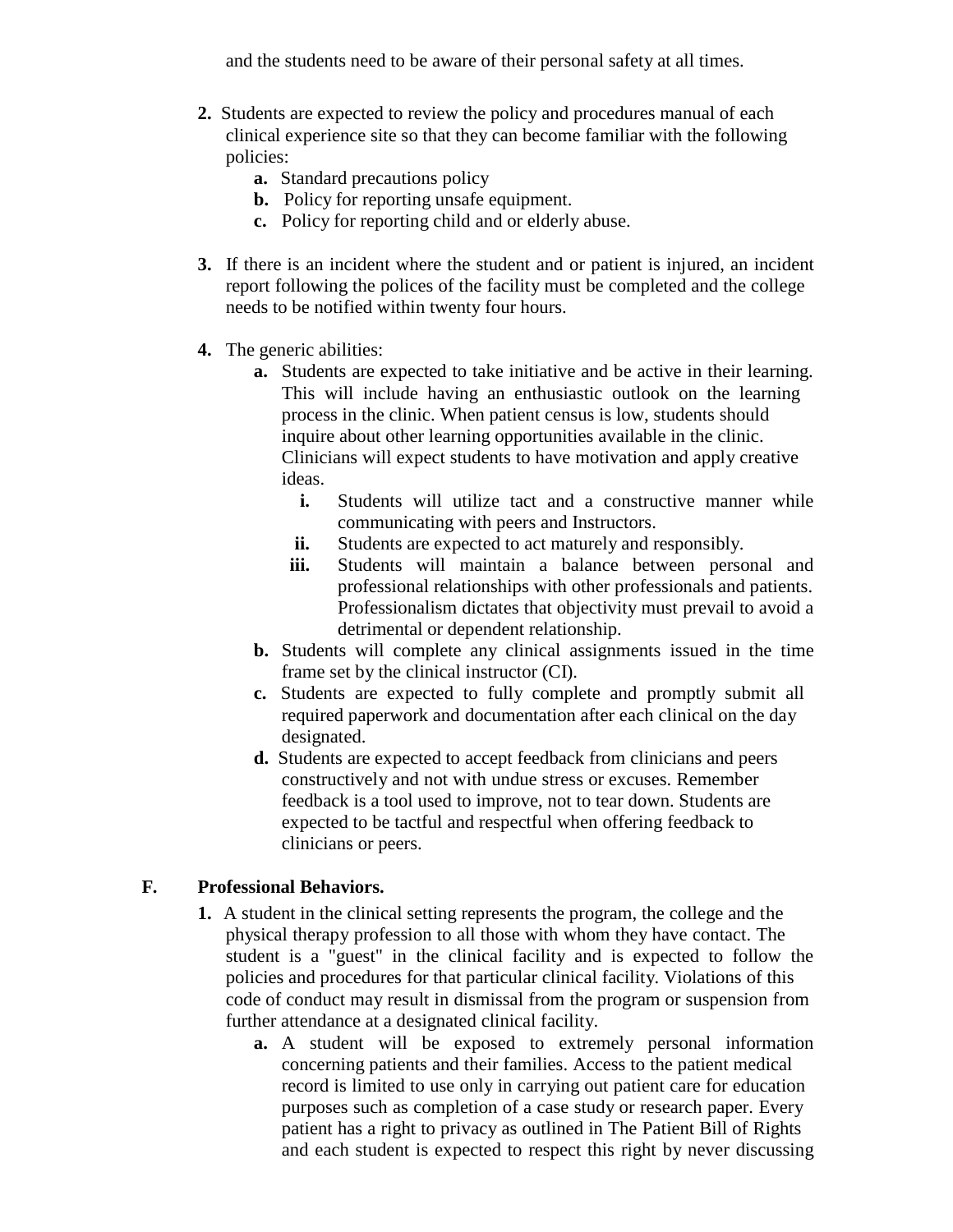These "unauthorized" persons may include personal friends and relatives of the patient and the student's family and friends. Patient information should never be discussed in the elevator, the hospital lobby, the cafeteria or any other public place. If information is requested by any of these "unauthorized" persons, they should be referred to the clinical instructor.

**b.** New federal guidelines have been established to deal with health care privacy issues. Each student should ask their CI about any HIPPA requirements that may further outline privacy issues.

## **G. Dress Code**

- **1.** The dress code for clinical experience varies with each clinical site; therefore, specific guidelines for each facility will be given prior to each affiliation. Students are responsible for following the facility dress code policy. Students must purchase a white lab coat prior to the first day of clinical. A physical therapist assistant program nametag must be worn at all times in the clinic. The following are suggested general guidelines. Students are not permitted to participate in dress down attire.
	- **a.** Ladies: Dress pants, and Daytona State polo shirt. No jeans, shorts, skirts, dresses are permitted. If the site wears scrubs then the student can wear scrubs. Shoes are to be closed toe shoes and socks or stockings must be worn. Shoes should have no more than one-inch rubber sole. Sweaters maybe worn but the name tag cannot be obscured. It is not appropriate to wear the outerwear of a hoodie.
	- **b.** Men: Dress pants with Daytona State polo is required If the site wears scrubs, than the student can wear scrubs. No jeans or tank tops may be worn. Shoes must be close toe with socks. Outerwear can be a sweater but the nametag cannot be obscured. It is not appropriate to wear the outerwear of a hoodie.
- **2.** Other issues to address professional appearance that must be followed:
	- **a.** Hair must not interfere with patient care or student performance. Long hair must be pulled back.
	- **b.** Fingernails must be no longer than the end of the fingertips.
	- **c.** A watch, wedding ring, and post earrings (no larger or dangling) are the only acceptable jewelry that should be visible.
	- **d.** Each student must have a watch with a second hand, a pad, and pen available at all times
	- **e.** While in the clinic.
		- **i.** Perfume is not permitted (this may be offensive to patients with pulmonary complications).
		- **ii.** Men should be clean-shaven or beard neatly trimmed.

## **H. Travel/Lunch Expenses**

- **1.** Students are responsible for all expenses incurred while traveling to and from their clinical site; this may include parking.
- **2.** The students are responsible for their own lunch. Some sites may offer a reduced cafeteria price to the students.

## **I. Reassignments**

**1.** Students may request a reassignment during a clinical experience for the following reasons.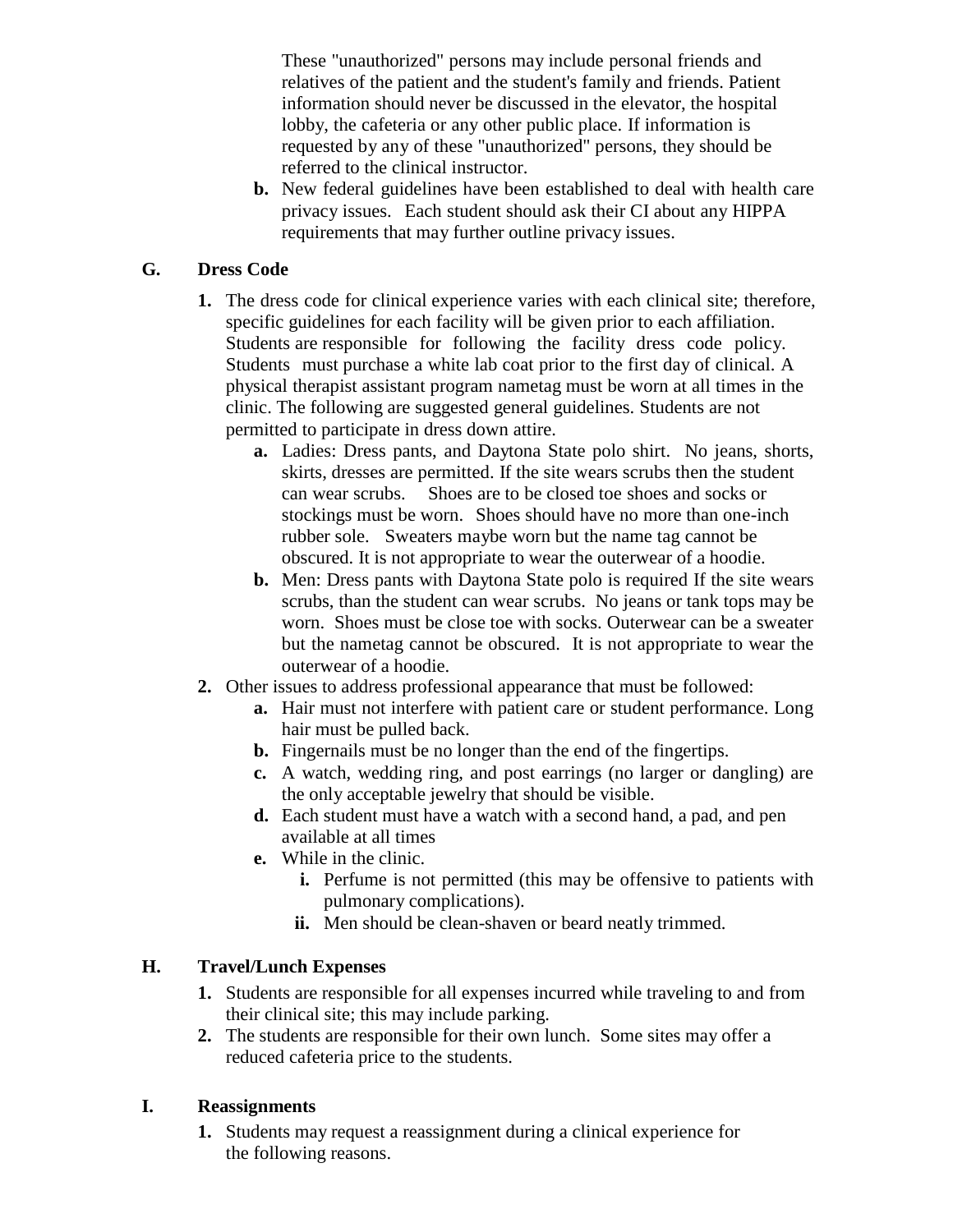- **a.** Any occurrence of unethical/illegal practices.
- **b.** An appropriate clinical instructor is not present for the entire scheduled workday.
- **2.** Student's responsibility
	- **a.** A student must contact the ACCE as soon as a problem is identified. The ACCE will work with the CCCE and the CI providing counseling and education in an effort to salvage the clinical experience.
- **3.** Sites may reserve the right for a student to be removed for various reasons as well. The ACCE/ CCCE/CI will deal with these on an individual basis. The ACCE will provide counseling and education in an effort to salvage the clinical experience.

# **J. Assessment/Grading of Clinical Experiences.**

- **1.** Clinical performance is evaluated using the Clinical Performance Instrument (CPI) for Physical Therapist Assistants developed by the American Physical Therapy Association.
- **2.** Daytona State College requires a letter grade for clinical experiences.
- **3.** The PTA Program has three clinical experiences. Each clinical experience occurs at a different point in the students learning. Each clinical site is given an outline via the clinical education handbook of material covered in each semester.

This facilitates each CI having a clear understanding of what skills the student should have mastered at that point in their studies.

- **a.** The first clinical experience is a 4-week full time rotation completed in the fall after completing three semesters of classroom coursework.
- **b.** The second clinical experience is a 4-week full time rotation completed after all coursework.
- **c.** The final clinical experience is a 6-week rotation completed at the end of all coursework.
- **4.** The CPI is used for each clinical experience but the required average minimum score increases progressively with each clinical.
- **5.** The established guidelines for grade attainment are shared with each CI via the syllabus. It is also outlined in the clinical education handbook.
- **6.** The student is evaluated via the CPI at midterm and at Final.
- **7.** The ACCE does a site visit to every student within the target counties after the midterm assessment and earlier if requested.
- **8.** Areas of competency and deficiency are discussed during the site visit. All areas identified will be documented on the site visit form. If there are any major areas of concern they will be addressed by an action plan with input from the student, the CI, the CCCE and the ACCE.
- **10.** Any red flag safety issues should be discussed with the student as soon as possible after the occurrence. If the issue is not resolved to the CI's satisfaction, the CI should notify the ACCE. The ACCE will problem solve with both the student and the CI to resolve the problematic behavior.
- **11.** The ACCE will document all contacts from the student or the CI and place it in the student's record.
- **12.** The student with will establish a formal action plan advise and consent from the ACCE on any behaviors that are identified that will negatively impact the student reaching passing criteria. Once written the action plan will be reviewed at least weekly by the CI to give the student feedback on their progress.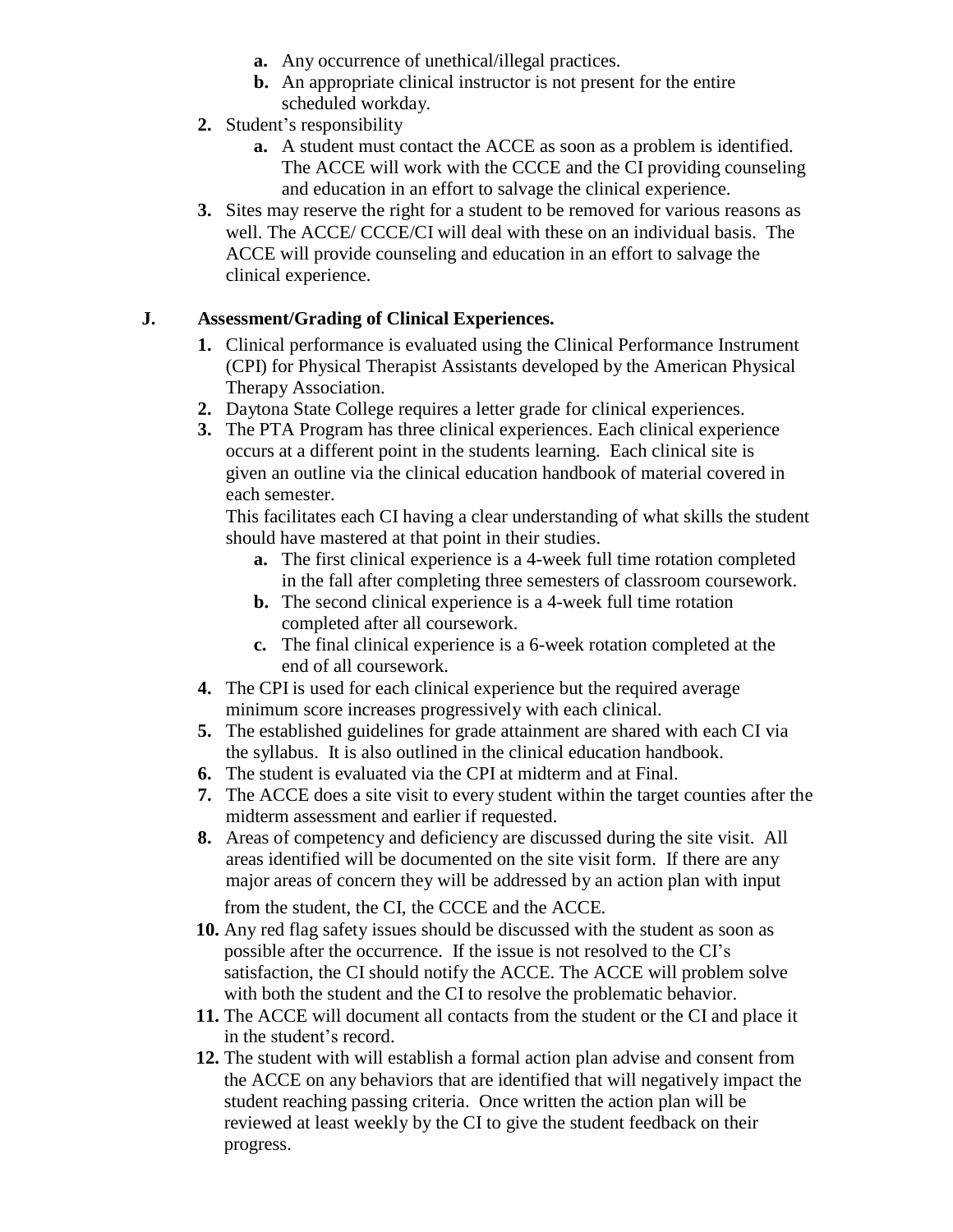#### **K. Tips for Success**

Suggestions for Students during Affiliations to Promote Success. The clinical experience is design to help the student apply the skills and knowledge developed through the course work and lab hours at the College. It is important that the student take an active part in that development and to experience the professional qualities and behaviors that are essential to the licensed professional. Such qualities would include personal initiative, punctuality, responsibility, willingness to learn, dependability, and the ability to relate openly and effectively on a professional level, etc. You're Clinical Instructor and other staff members are volunteers who will provide guidance and direction in the areas of academics and professional development. However, you must assume the primary responsibility for professional behavior.

#### **Below are some ways to direct you toward accomplishing that goal.**

- **1.** Communication is the most critical component of professionalism.
- **2.** Initiate and maintain open communication with your CI.
- **3.** Openly share your feedback with your CI about the nature, quantity, and quality of supervision time. Focus on positive changes rather than on negative issues. (e.g., "I would have felt more comfortable in the morning if you (CI) would have been available to give me more suggestions for treatments." Rather than, "Your (CI) doesn't spend enough time with students.")
- **4.** Tell your CI your own goals and expectations (e.g. "I really would like time to work on gait training and traction today if possible. "). Clarify *performance expectations with* your CI. If you are unclear - ASK (e.g. Are you to initiate conversation with the patient or will the CI? Should you suggest treatment plans or does the CI have a plan in mind?).
- **5.** Communicate to your CI whether or not you are getting enough feedback as to your performance throughout the day.
- **6.** If you should have any questions, take the initiative to find the answer for yourself. Do not expect your CI to provide all the answers. Remember that one of your goals is to utilize resources effectively.
- **7.** Take the initiative to come into the clinic early to familiarize you with the organization and resources available.
- **8.** Find where equipment and supplies are stored and become familiar with the operation of units.
- **9.** Manage your time-learn how to effectively plan and utilize your time in the clinic. Make a schedule for the day; include time to write notes, meetings, along with patient treatment.
- **10.** Know your work requirements for effective patient treatment. Ask the amount of time a patient is to receive therapy and communicate frequently with you CI about modifications to the plan of care.
- **11.** Utilize your "free" time effectively; offer help to others, plan upcoming treatments, observe other treatments, review medical charts, read resources available for application to treatment plans. If in doubt, ASK what you can do to assist. Remember to take initiative.
- **12.** Complete your paperwork at the clinic. Do not wait until you leave to finish the forms.
- **13.** Try to NEVER keep a patient waiting while you plan the treatment. Plan the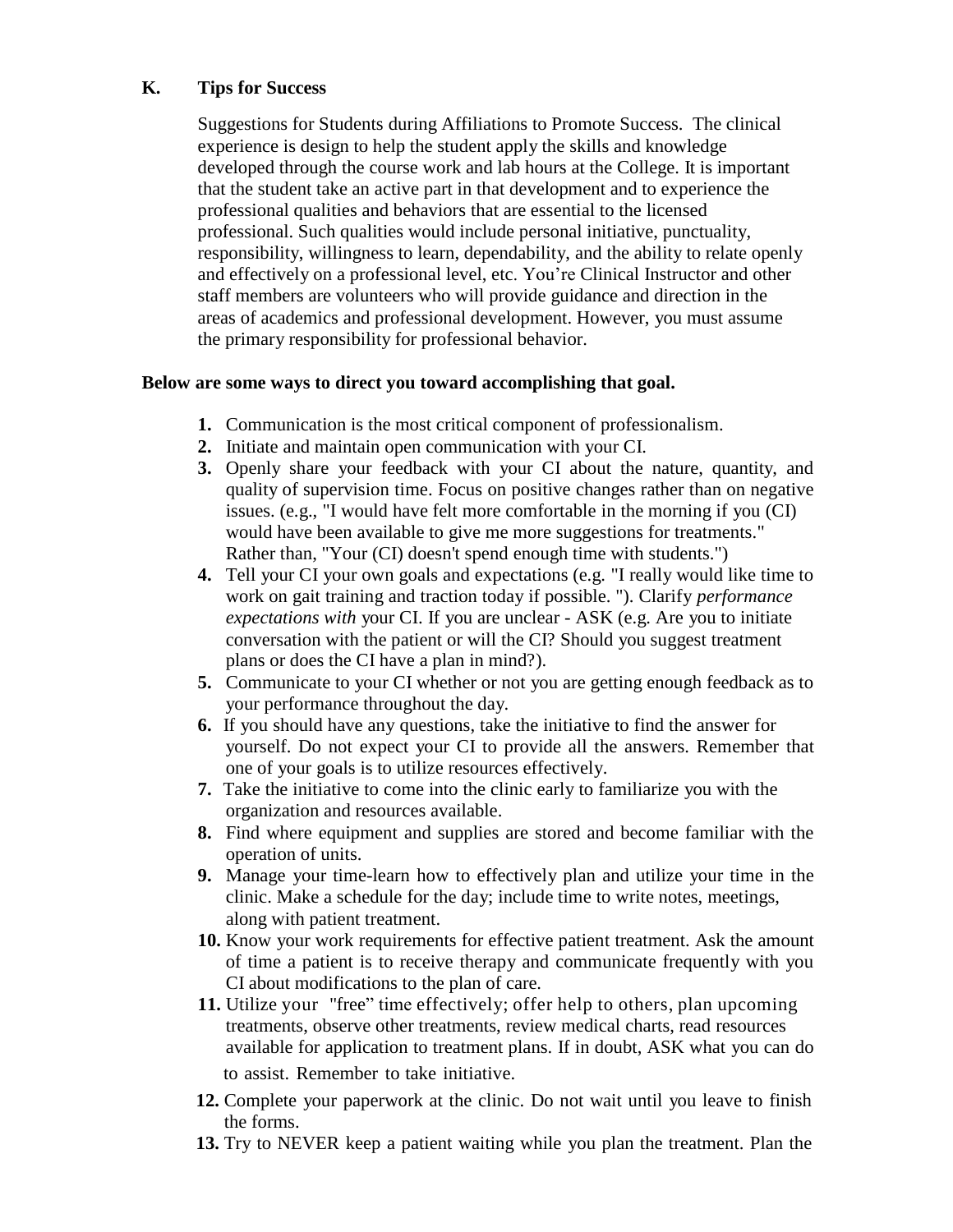treatment in advance to utilize time wisely.

- **14.** Establish an outline that includes the procedures for routine responsibilities that are repeated daily (e.g. early morning schedule changes, early morning consultations with other medical staff, team meetings, end of day documentation and billing). If you have difficulty putting this on paper, ask the assistance of the CI.
- **15.** Acquaint yourself with the procedural manual of the facility this manual will have information on what to do in case of emergency and what is expected of you in that situation. Remember to take an active role in learning. Your CI cannot be expected to give you all of the answers.
- **16.** Keep notes on the techniques used by therapists you have observed. This list may be an excellent resource when planning patient treatments.
- **17.** Use a problem solving approach when developing treatment strategies. Prioritize portions of the treatment. Identify possible problems with reaching goals. Use notes as reminders of these factors and utilize them during treatment. Although this takes extra preparation time, it will increase your level of confidence.
- **18.** Have confidence in your knowledge. You may require input from the CI to help you to pull the pieces together. Brainstorm out loud to your CI and ask his/her feedback.
- **19.** You will be expected to use the basic information that has been provided in the curriculum. However, realize that you are not expected to know everything. The clinical experience is the opportunity for you to test what you have learned and master more.
- **20.** Avoid complaining to fellow students. Remember they too are in unfamiliar settings and contempt breeds more contempt. If you truly are not able to make something into a positive, then talk to the ACCE.
- **21.** Avoid comparing clinics and CI's with other students in different clinical. Make your clinical affiliation a positive learning experience. Each facility has its strengths and weaknesses that are not under the control of the CI (e.g. current staffing, idiosyncrasies of other staff members, patient load, demands of administration on the CI).
- **22.** Maintain a professional relationship with the CI. Keep your expectations in line with respect to the "teacher/student" factor. Remember not only must your CI be an instructor helping you to achieve your goals, but also an objective professional who will document progress or lack of progress toward those same goals.
- **23.** COMMUNICATE!!!! Almost any difficulty can be based on a lack of appropriate communication. Remember to listen effectively. If you are not certain of your understanding of a task or command, repeat it as you understand to the CI. If you are still unclear, ask for more specific directions possibly in writing.
- **24.** Be open to alternative ways of doing things. This profession is "art "and science.
- **25.** Action plan in writing any deficiencies identified by your CI and ask for their feedback on your plan.
- **26.** Have fun, the clinic is a great place to be.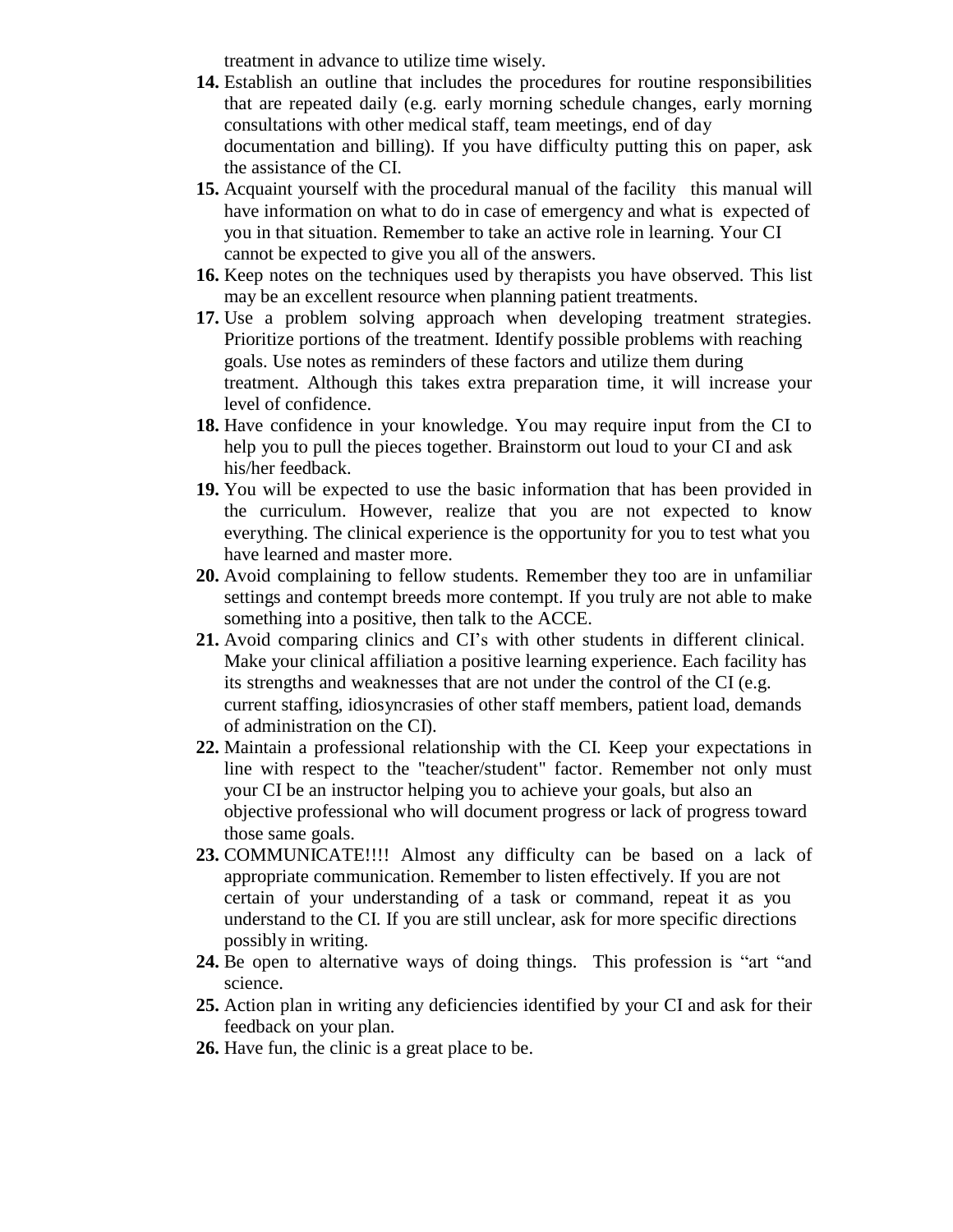#### *PHT 2804-PTA Clinical Practicum I The following applies to the clinical portion of the course. There are other requirements for the pre-clinical portion of the course.*

This is a 4-week full time clinical done at the end of the third semester of the physical therapist assistant curriculum. The student must complete 160 hours of clinical experience. Clinical instructors will be given an outline of the skills that are to be mastered by the student in this time of their education.

The clinical practicum course will be graded in combination of assignments and the Clinical Performance Instrument (CPI). In order to complete this first clinical practicum the student must be performing at an Intermediate Performance level. This indicates that a student requires direct personal supervision less than 50% of the time working with patients with simple conditions, and direct personal supervision 75% of the time working with patients with complex conditions.

# **The final clinical grade is determined by the ACCE.**

The student must fully complete the Student Evaluation of the Clinical Site form from the APTA.

**Student Learning Outcomes**: Upon completion of this course, the student will be able to:

- 1. Perform all pre-clinical requirements
- 2. Demonstrate clinical integration of skills.
- 3. Performs in a safe manner that minimizes risk to patient, self and others.
- 4. Conducts self in a responsible manner.
- 5. Interacts with others in a respectful manner. (3.3.2.3)
- 6. Adheres to ethical standards. (3.3.2.2)
- 7. Adheres to legal standards

8. Communicates in ways that are congruent with situational needs. (3.3.2.1)

9. Produces documentation to support the delivery of physical therapy services (3.3.2.16)

10. Delivers established patient care to reflect respect for and sensitivity to individual differences.

11. Participates in patient status judgments within the clinical environment based on the plan of care established by the physical therapist.

12. Obtains accurate information by performing selected data collection consistent with the plan of care established by the physical therapist.

13. Discusses the need for modifications in the plan of care established by the physical therapist. (3.3.2.11)

14. Performs physical therapy interventions in a technically competent manner. (3.3.2.9)

- 15. Educates other using relevant and effective teaching methods. (3.3.2.19)
- 16. Participates in activities addressing quality of service delivery.
- 17. Participates in addressing patient needs for services other than physical therapy.

18. Manages resources to achieve patient goals of the clinical setting.

19. Participates in fiscal management of the physical therapy clinical setting. (3.3.2.22)

20. Uses physical therapy aides and other support personnel according to legal and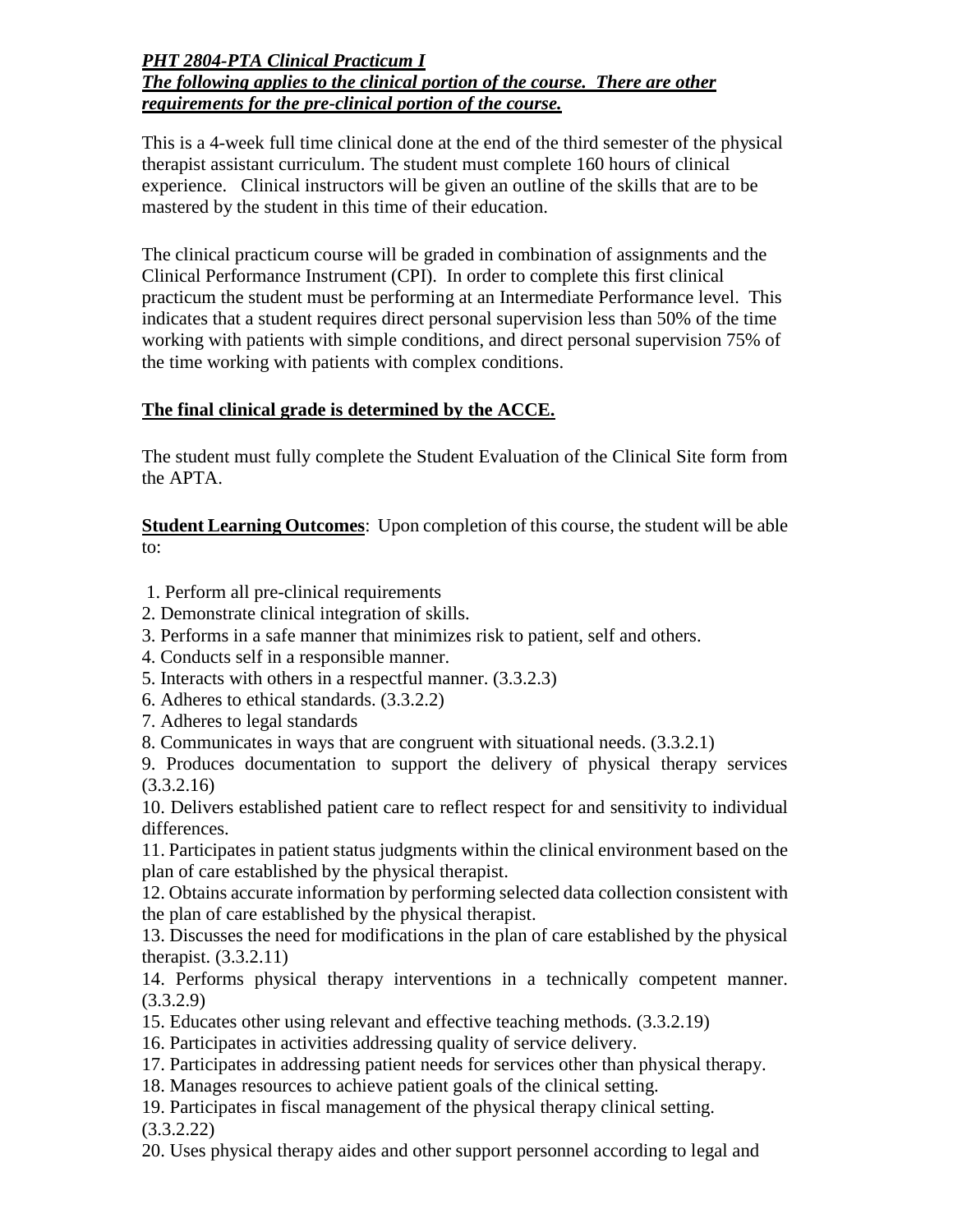standards of ethical practice. 21. Implements a self-directed plan of career development and lifelong learning including presenting an in service. (3.3.2.27) 22. Assist the physical therapist in addressing primary, secondary prevention needs of individuals and groups.

#### *The grade of incomplete is given in this course for the following reasons.*

**1.** If a student had to miss clinical days due to illness and or family problems and cannot make up the hours within the established time frames. The student will upon written verification of the problem, be permitted to finish their clinical hours during the next semester. This may delay graduation.

The grade of D or below is considering failure and the student will be released from the program.

# *PHT 2810- Clinical Practicum II*

This is a 4-week full time clinical done at the end of all course work of the physical therapist assistant curriculum. The student must complete 160 hours of clinical experience. Clinical instructors will be given an outline of the skills that are to be mastered by the student in this time of their education.

The clinical practicum course will be graded in combination of assignments and the Clinical Performance Instrument (CPI). In order to complete this second clinical practicum the student must be performing at the Advanced Intermediate Performance level. This indicates that a student requires direct personal supervision less than 25% of the time working with patients with new patients or patients with complex conditions. The student works independently with patients with simple conditions.

## **The final clinical grade is determined by the ACCE.**

The student must fully complete the Student Evaluation of the Clinical Site form from the APTA.

*The grade of Incomplete is given in this course for the following reasons.*

**1.** If a student has to miss clinical days due to illness and or family problems and cannot make up the hours within the established time frames. The student will upon written verification of the problem, be permitted to finish their clinical hours during the next semester. This may delay graduation.

The grade of D or below is considering failure and the student will be released from the program.

**Student Learning Outcomes:** Upon completion of this course, the student will be able to:

- 1. Perform in a safe manner that minimizes risk to patient self and others. (3.3.2.5)
- 2. Conducts self in a responsible manner.
- 3. Interacts with others in a respectful manner.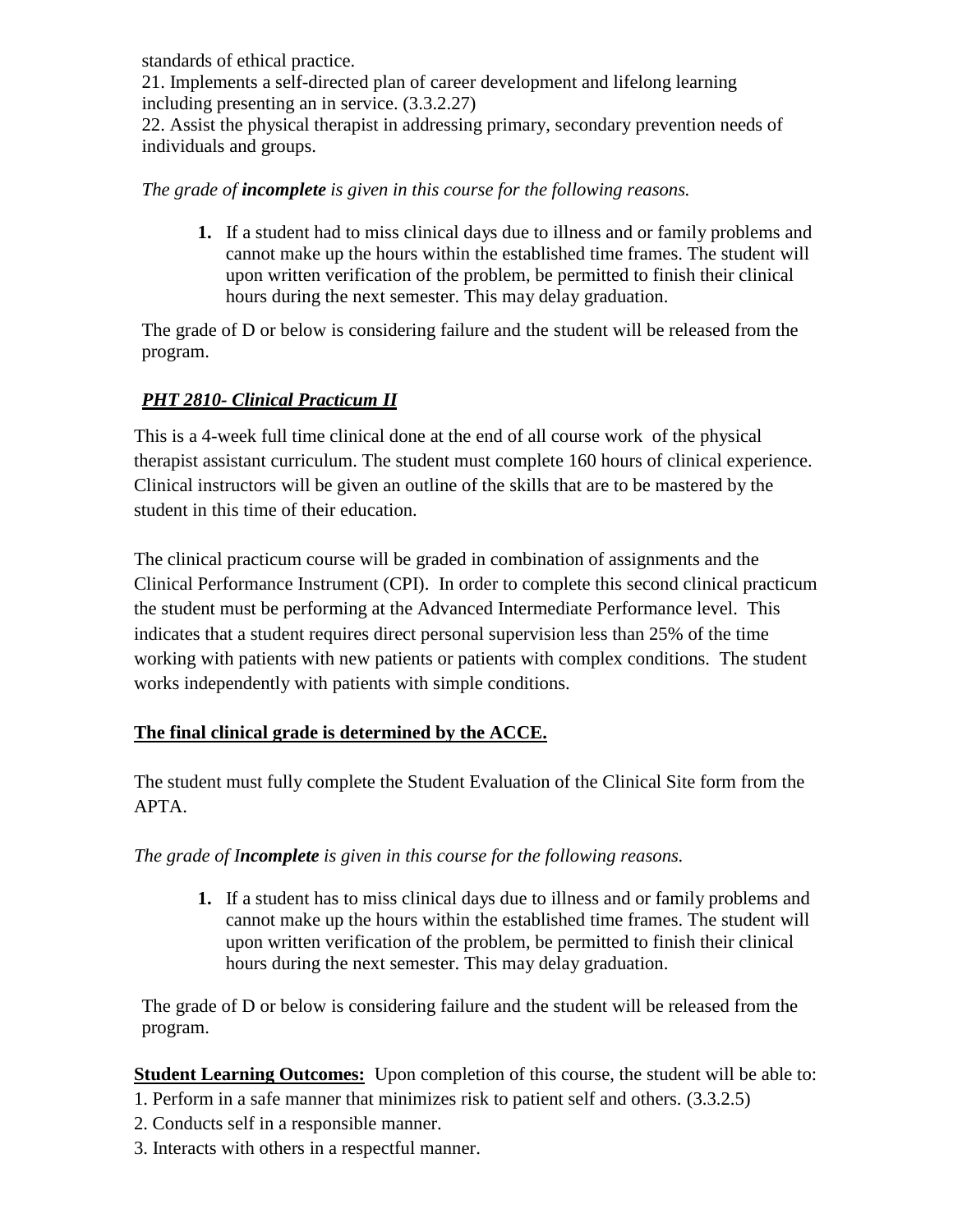4. Adheres to ethical standards. (3.3.2.5)

5. Adheres to legal standards. (3.3.2.5)

6. Communicates in ways that are congruent with situational needs. (3.3.2.1)

7. Produces documentation to support the delivery of physical therapy services. (3.3.2.16)

8. Delivers established patient care to reflect respect for and sensitivity to individual differences. (3.3.2.2)

9. Participates in patient status judgments within the clinical environment based on the plan of care established by the physical therapist.

10. Obtains accurate information by performing selected data collection consistent with the plan of care established by the physical therapist.

11. Discusses the need for modifications in the plan of care established by the physical therapist. (3.3.2.10)

12. Performs physical therapy interventions in a technically competent manner

13. Educates others (patients, families, staff, students) using relevant and effective teaching methods. (3.3.2.14)

14. Participates in activities addressing quality of service delivery.

15. Participates in addressing patient needs for services other than physical therapy. (3.3.2.21)

16. Manages resources to achieve patient goals of the clinical setting.

17. Participates in fiscal management of the physical therapy clinical setting.

18. Uses physical therapy aides and other support personnel according to legal and standards of ethical practice.

19. Implements a self-directed plan for career development and lifelong learning, including presenting an in-service. (3.3.2.27)

20. Assists the physical therapist in addressing primary, secondary prevention needs of individuals and groups

21. Completes an in-service for their peers.

# *PHT- 2820 Clinical Practicum III*

This is a 6-week full time clinical done at the end of all course work of the physical therapist assistant curriculum. The student must complete 240 hours of clinical experience. Clinical instructors will be given an outline of the skills that are to be mastered by the student in this time of their education.

The clinical practicum course will be graded in combination of assignments and the Clinical Performance Instrument (CPI). In order to complete this second clinical practicum the student must be performing at the Entry-level Performance. This indicates that a student is capable of completing tasks, clinical problem solving and interventions/data collection for patients with simple or complex conditions under general supervision of the physical therapist.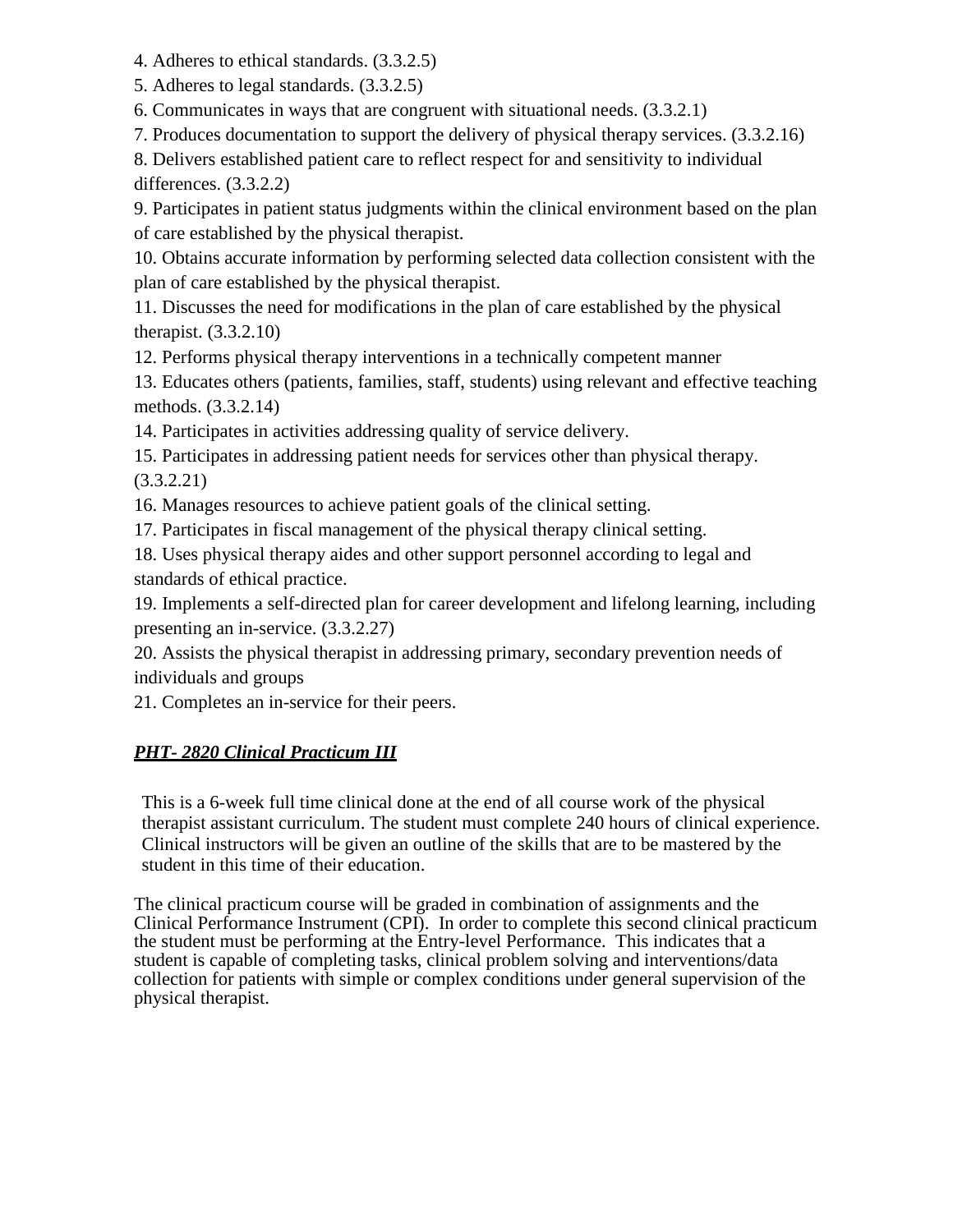## **The final clinical grade is determined by the ACCE.**

The student must fully complete the Student Evaluation of the Clinical Site form from the APTA.

*The grade of Incomplete is given in this course for the following reasons.*

**1.** If a student has to miss clinical days due to illness and or family problems and cannot make up the hours within the established time frames. The student will upon written verification of the problem, be permitted to finish their clinical hours during the next semester. This may delay graduation.

The grade of D or below is considering failure and the student will be released from the program.

**Student Learning Outcomes**: Upon completion of this course, the student will be able to

- 1. Perform in a safe manner that minimizes risk to patient self and others. (3.3.2.5)
- 2. Conducts self in a responsible manner.
- 3. Interacts with others in a respectful manner.
- 4. Adheres to ethical standards. (3.3.2.5)
- 5. Adheres to legal standards. (3.3.2.5)
- 6. Communicates in ways that are congruent with situational needs. (3.3.2.1)
- 7. Produces documentation to support the delivery of physical therapy services. (3.3.2.16)
- 8. Delivers established patient care to reflect respect for and sensitivity to individual differences.(3.3.2.2)
- 9. Participates in patient status judgments within the clinical environment based on the plan of care established by the physical therapist.
- 10. Obtains accurate information by performing selected data collection consistent with the plan of care established by the physical therapist.
- 11. Discusses the need for modifications in the plan of care established by the physical therapist. (3.3.2.10)
- 12. Performs physical therapy interventions in a technically competent manner
- 13. Educates others (patients, families, staff, students) using relevant and effective teaching methods. (3.3.2.14)
- 14. Participates in activities addressing quality of service delivery.
- 15. Participates in addressing patient needs for services other than physical therapy. (3.3.2.21)
- 16. Manages resources to achieve patient goals of the clinical setting.
- 17. Participates in fiscal management of the physical therapy clinical setting.
- 18. Uses physical therapy aides and other support personnel according to legal and standards of ethical practice.
- 19. Implements a self-directed plan for career development and lifelong learning, including presenting an in-service. (3.3.2.27)
- 20. Assists the physical therapist in addressing primary, secondary prevention needs of individuals and groups
- 21. Completes an in-service for their peers.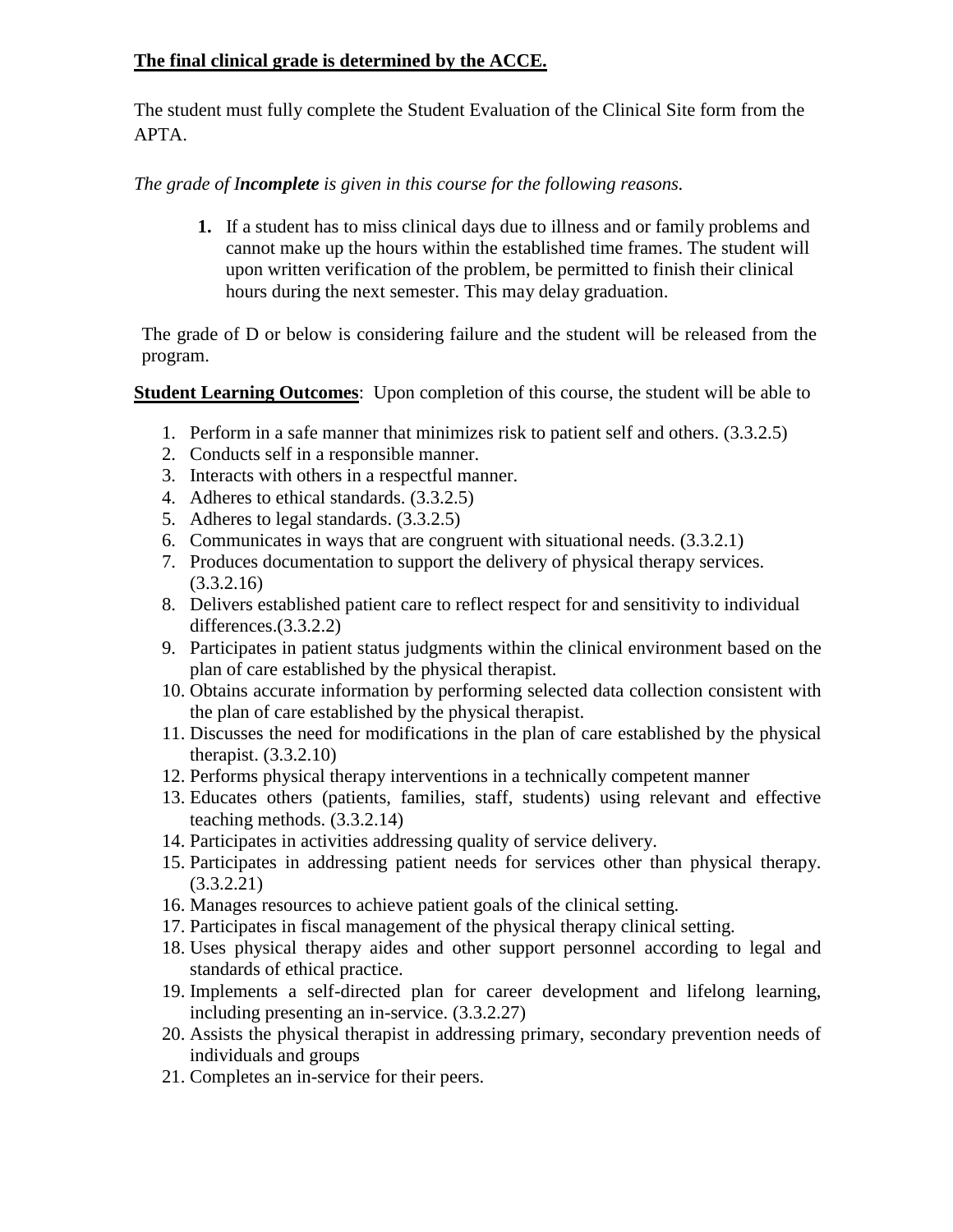## **ASSESSMENT OF THE CLINICAL INSTRUCTOR**

There are in place three different assessments for the performance of the CI. The ACCE does an assessment check list during the mid-term visit which includes 13 questions. The questions cover information regarding time invested with the student, resources available for the student, encouragement of critical thinking, alternative teaching methods, etc.

The CI is provided with a self-assessment checklist. This checklist enables the CI to reflect on their teaching styles and management of working with a student.

The final assessment is provided by the student using the APTA form: PTA student evaluation: clinical experience and clinical instruction.

# **SUMMARY OF FIRST YEAR PTA COURSE MATERIAL Spring**

#### **Course work**- **First semester in program**

## *PHT 1128 Kinesiology for PTAs*

| Muscle actions, origin, insertion and innervations |                                        |
|----------------------------------------------------|----------------------------------------|
| Basic biomechanical                                | Concepts of motion and forces Axis and |
| planes of motion                                   | Concepts of levers and pulleys Normal  |
| osteokinematics and arthrokinematics               |                                        |
| Identify, locate and palpate:                      |                                        |
| major bony landmarks                               | major bones                            |
| major joints                                       | skeletal muscles                       |
| tendon attachments                                 | ligaments                              |
| bursa                                              | joint capsules                         |
| Types of muscle contractions                       |                                        |
| Antagonist, stabilizers                            |                                        |
| Central, peripheral, and autonomic nervous systems |                                        |
| Posture and body alignment                         | Gait Analysis - terms                  |
| Analysis of muscle function for ADL Skills         | Muscles of respiration                 |
| Muscles of respiration                             |                                        |
| Terms for Manual Muscle Testing                    |                                        |

#### *.PHT 1255 Patient Care Skills and Lab*

| Positioning and draping techniques   | Infection control            |
|--------------------------------------|------------------------------|
| Transfer technique                   | Sterile field guidelines     |
| Bed Mobility technique               | Isolation technique          |
| Body mechanics and Lifting           | <b>Universal Precautions</b> |
| Massage                              |                              |
| Architectural barriers               | Documentation                |
| Wheelchair training                  |                              |
| Gait training with assistive devices |                              |
| Ambulation devices/aids              |                              |
| Crutch, cane and walker measurement  |                              |
| Vital signs                          |                              |
| Related medical terminology          |                              |
| Incidents and emergency procedures   |                              |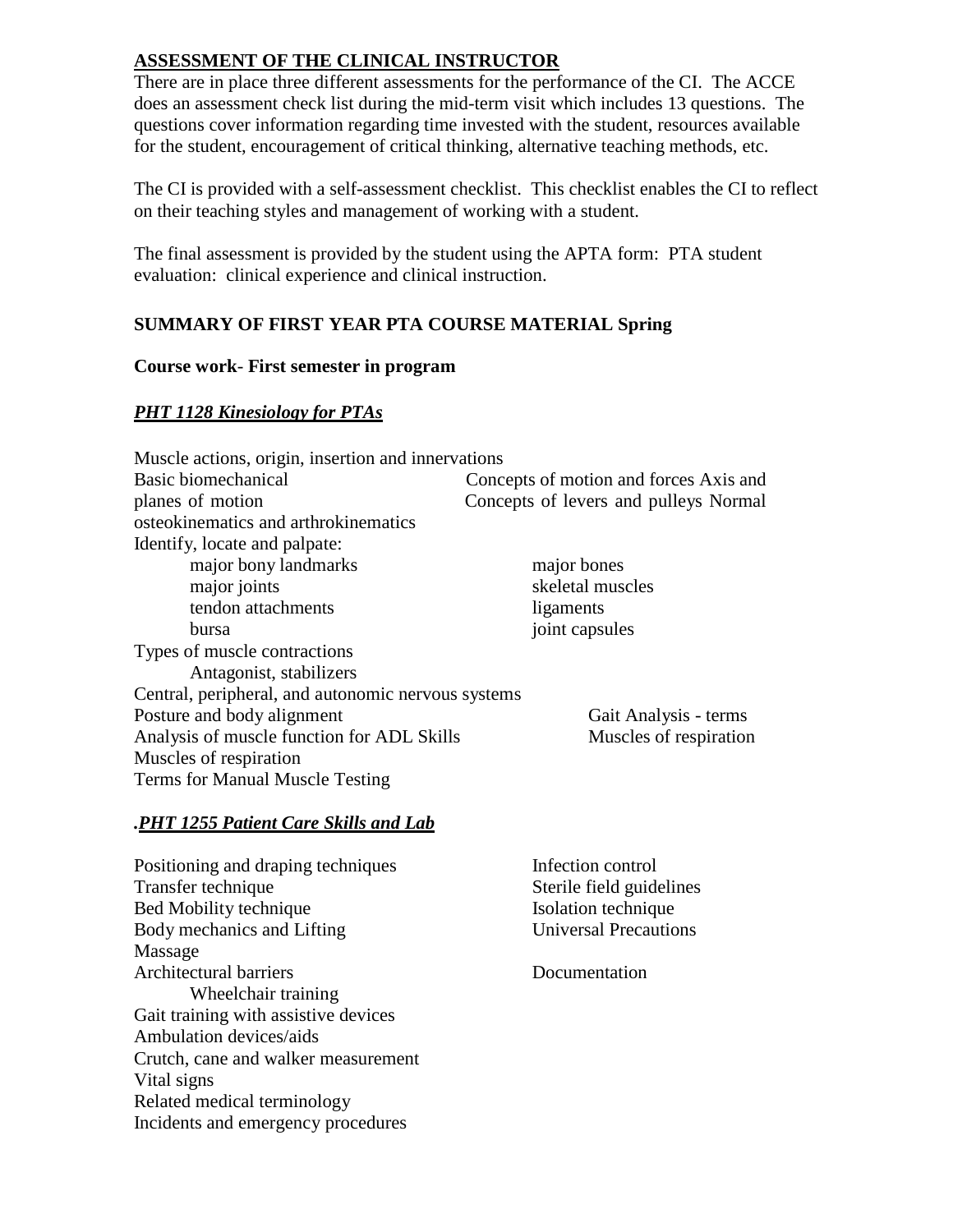## *PHT 2220 Therapeutic Exercise I and Lab*

Goniometric measurements Therapeutic exercises: PROM, AAROM, AROM, isometric and isotonic exercises Mechanical assistance devices: Skateboards pulleys CPM shoulder wheel Manual and mechanical resistance exercise Stretching techniques Aerobic exercises/cardiac Basics of mobilization Treatment goals for specific joint disorders Plan of care and documentation

Related documentation and terminology

Presentation of research article

#### **Summer Course work(Second semester in program)**

#### *PHT 2211 Modalities I and Lab*

Modalities used in PT Clinics; Principles, Indications and contraindications for: Cryotherapy, Thermotherapy and Ultrasound Cold: Cold packs, ice bags, ice massage. Heat: Hot packs, Fluidotherapy, Paraffin, Ultrasound: Thermal and Non-thermal Hydrotherapy: Tanks and Contrast bath Compression

> Intermittent Compression Unit Circumferential edema measurements/ Garment Basic bandaging and wrapping

Traction, Spinal and Cervical

Positional and Mechanical

Infection control procedures Documentation

Wounds

Differential diagnosis and treatment;

| Pressure      | <b>Venous</b> |
|---------------|---------------|
| <b>Venous</b> | Arterial      |
| Diabetic      | <b>Burns</b>  |

#### *PHT 2221 Therapeutic Exercise II and Lab*

Treatment Techniques for Orthopedic Diagnoses: Exercise progression for common UE conditions Exercise progression for common LE conditions Exercise Progression for common conditions of the Spine Manual muscle testing Balance and coordination techniques Gait deviations Cardiopulmonary patients/ Exercise progression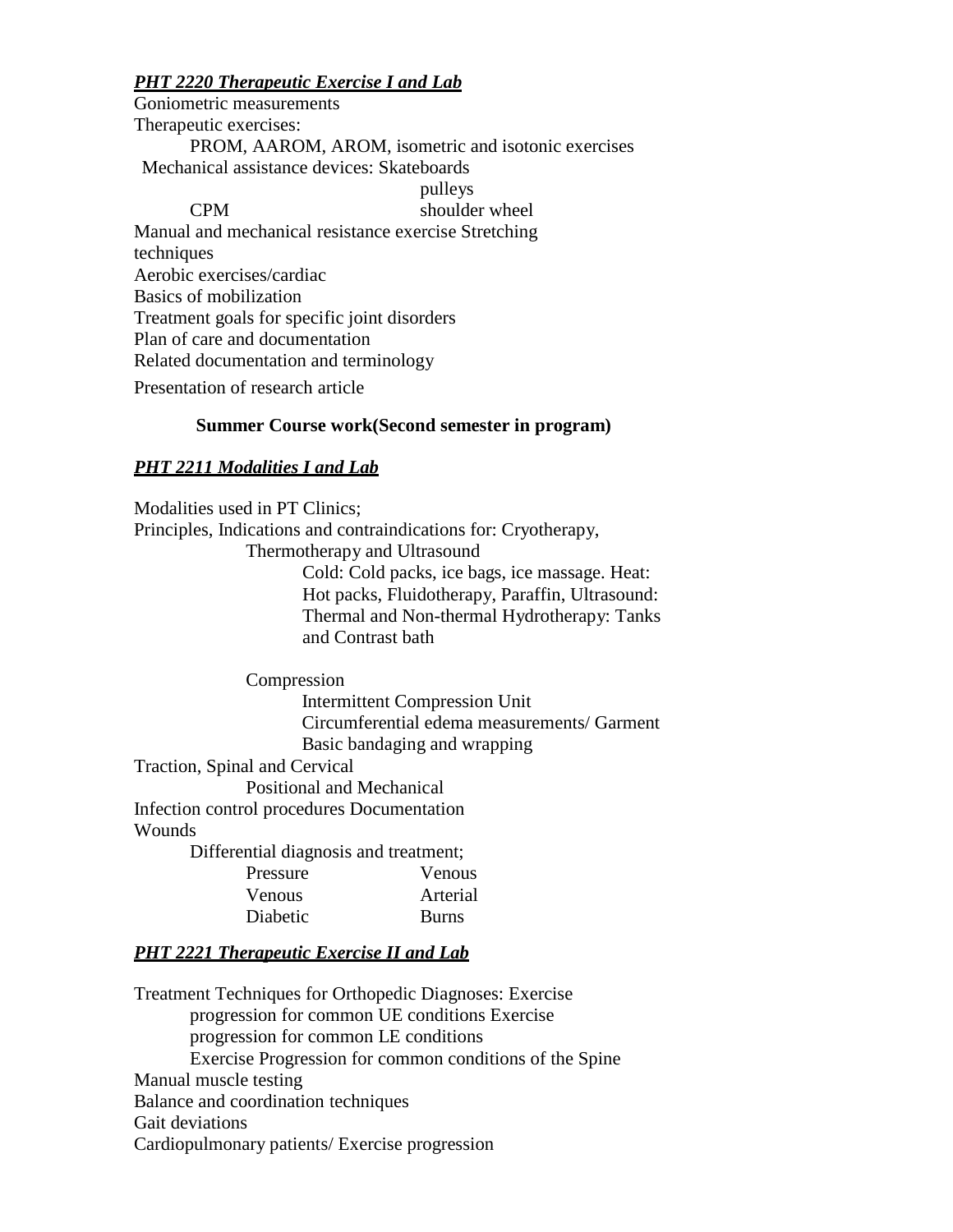MET Levels For the deconditioned patient Documentation Orthopedic Diagnosis/ Per Joint Principles of fracture/ Dislocations Treatment Soft tissue injuries Sprains, Strains, tendonitis Total joint replacements Common orthopedic surgery Common treatment methods for orthopedic conditions Spinal alignment and low back pain diagnoses Scoliosis

#### TMJ

#### *PHT 2129 – Neuroanatomy for PTA II*

This course is a continuation of Kinesiology for PTA I, emphasizing the neuromuscular system and how it relates to functional movement of the human body. Other systems cardiopulmonary, integumentary will be addressed for their impact on functional movement of the human body. Describe the anatomic features of the central, peripheral and autonomic nervous systems .Describe the physical and electrical properties of cells in the nervous system. Discuss synaptic transmission and its relationship to human movement. Describe the concept of neuroplasticity. Discuss the clinical application of somatosensation. Describe the autonomic nervous system and its role in functional movement. Describe the motor systems, its role in motor control and its relationship to functional movement. Describe the cranial nerves and their function. Describe the structure and function of the brainstem region. Describe the cerebrum and its clinical application. Describe the cerebral blood supply and cerebrospinal fluid and its clinical significance. .Discuss the impact of the cardiopulmonary and integumentary system on functional movement.

## **SUMMARY OF PTA SECOND YEAR COURSE MATERIAL**

#### **Fall Course work /Third semester in program**

#### *PHT 1300 Pathology for PTAs*

- Mechanisms of inflammation and repair Mechanisms of cell injury and necrosis Infectious agents and diseases Orthopedic disorders Neurological conditions Pediatric diagnoses Seizure Disorders Pregnancy Cardiovascular disorders **Respiratory disorders** Respiratory disorders Oncology and benign tumors Endocrine disorders Burns Genetics Genetics Other Diagnoses seen in the PT Clinic
	-

## *PHT 2214 Modalities II and Lab*

Principles, indications and contraindications for electrotherapy: HVGS, Interferential, Direct Current, TENS/MENS/LIS Neuromuscular electrical stimulation Iontophoresis Biofeedback principles and applications (theory) Treatment strategies with modalities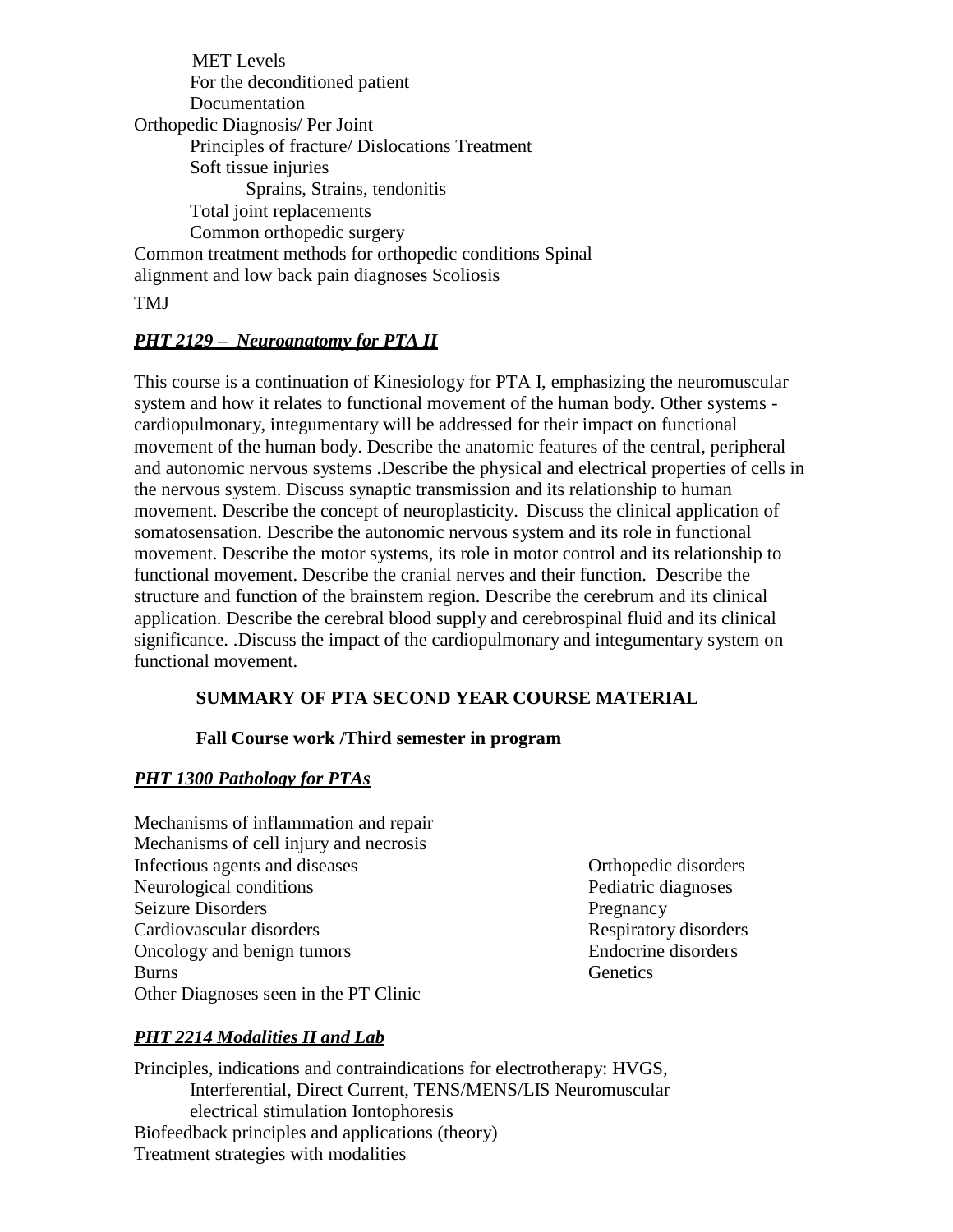# *PHT 2235 Therapeutic Exercise III and Lab*

Wounds- pressure, venous, arterial and neuropathic- identification and treatment PVD /Diabetes: Exercise considerations Amputation: Exercise considerations Ace bandaging for residual limbs Prosthetics and Orthotics Gait Deviations Motor Learning for pre-gait techniques Data collection for neurological patient Functional assessments Balance testing Sensory testing Treatments for patient with stroke Adaptive devices and equipment Pediatric testing to include: Reflex, Milestones (Denver) Pediatric Treatments of common neurological conditions Related documentation and terminology Adult diagnoses - CVA, Parkinson Disease, Alzheimer's disease, Dementia TBI Motor Learning and Motor Control Principles PNF treatment techniques

# *PHT 2804 Clinical Practicum I*

4 weeks, full time clinical experience

# *Spring Course work /Fourth and final semester in program*

## *PHT 2140 Rehabilitation Skills for PTAs and Lab*

Spinal Cord Injury and treatment MS Guillian Barre ALS Related documentation and terminology Gait deviations and abnormal gait Pediatric conditions to include, CP, Spinabifida and other genetic conditions BPPV Ob/gyn conditions: postural problems and exercises for pregnancy Gerontology/Wheelchair activities and Environmental Assessments Capstone project

# *PHT 2931 PTA Seminar*

Ethics and Legal Issues .Medicare Regulations Impact of legislation Licensure and State Applications Review of professional literature Community resources for patients Psychiatric disorders Therapeutic Communication Skills